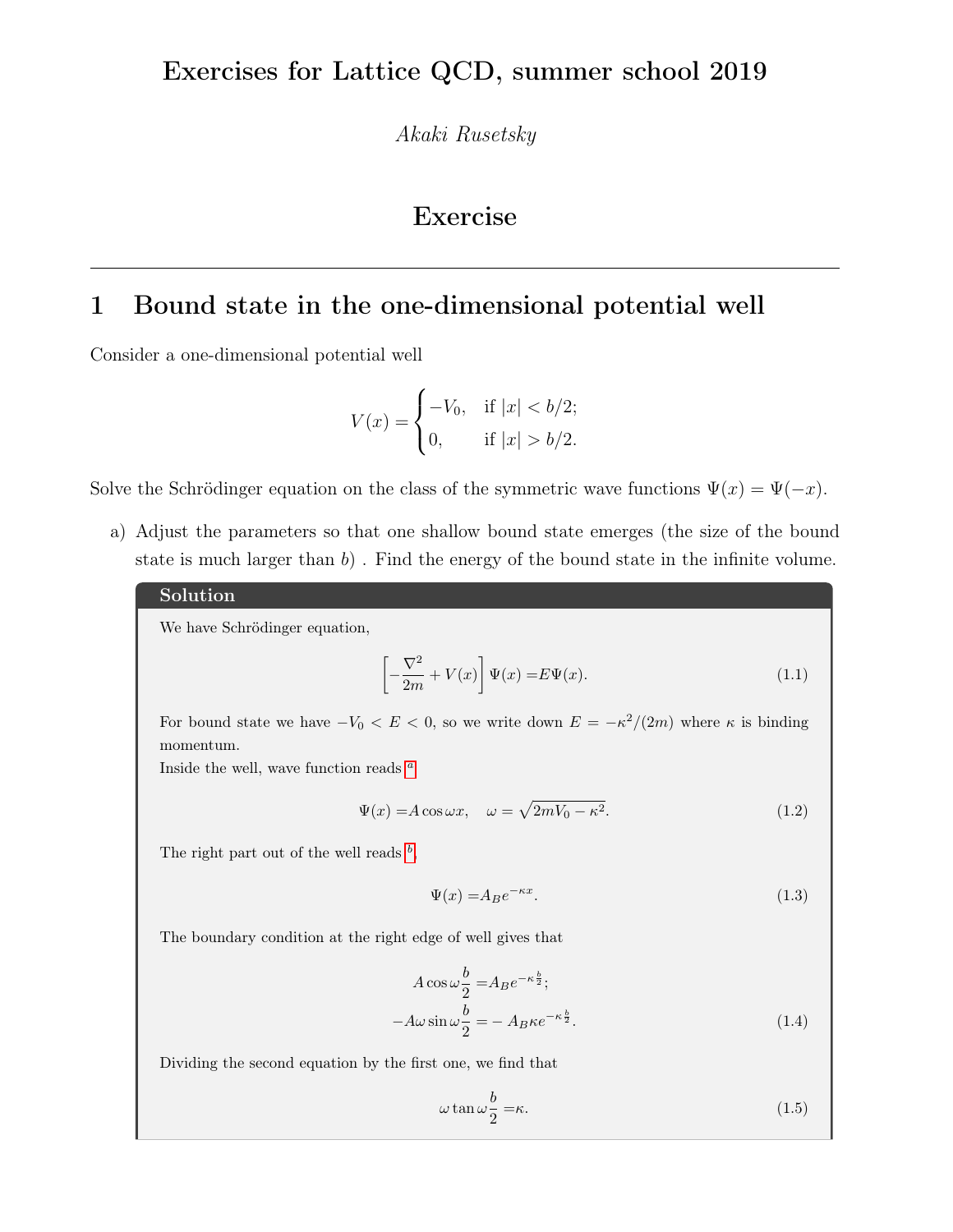Scaling everything by b,

$$
\sqrt{2mV_0b^2 - (\kappa b)^2} \tan\left(\frac{1}{2}\sqrt{2mV_0b^2 - (\kappa b)^2}\right) = \kappa b. \tag{1.6}
$$

The existing of shallow bound state means  $\kappa b \ll 1$ , therefore,

$$
\sqrt{2mV_0b^2} \tan\left(\frac{1}{2}\sqrt{2mV_0b^2}\right) \simeq \kappa b \to 0
$$
\n(1.7)

yielding to the constrain of parameters,

$$
\sqrt{2mV_0b^2} \to 2n\pi, \quad n \in \mathbb{Z}.\tag{1.8}
$$

Then the binding momentum is obtained that

$$
\kappa \simeq \sqrt{2mV_0} \tan\left(\frac{b}{2}\sqrt{2mV_0}\right) \tag{1.9}
$$

and the binding energy in the infinite volume,

$$
E = -\frac{\kappa^2}{2m} \simeq -V_0 \tan^2\left(\frac{b}{2}\sqrt{2mV_0}\right). \tag{1.10}
$$

<span id="page-1-1"></span><span id="page-1-0"></span><sup>a</sup>We pick up even parity solution,  $\Psi(x) = \Psi(-x)$ . <sup>b</sup>The infinite volume boundary condition asks for  $\Psi(+\infty) = 0$ 

b) Find the asymptotic normalization coefficient.

## Solution

The norm[a](#page-2-0)lization condition reads  $a$ ,

$$
|A|^2 \left[ \int_0^{b/2} dx \cos^2 \omega x + \cos^2 \left( \omega \frac{b}{2} \right) e^{\kappa b} \int_{b/2}^{\infty} dx e^{-2\kappa x} \right] = \frac{1}{2}.
$$
 (1.11)

Carrying out the integrals, we have

$$
|A|^2 \left[ \frac{\omega b + \sin \omega b}{4\omega} + \frac{1 + \cos \omega b}{2} \frac{1}{2\kappa} \right] = \frac{1}{2}.
$$
 (1.12)

So

$$
|A|^2 = \kappa \left[ \kappa \frac{\omega b + \sin \omega b}{2\omega} + \frac{1 + \cos \omega b}{2} \right]^{-1} \simeq \kappa \left[ \frac{1 + \cos \sqrt{2mV_0 b^2}}{2} \right]^{-1} \to \kappa \left[ \frac{1 + \cos 2n\pi}{2} \right]^{-1} = \kappa
$$
\n(1.13)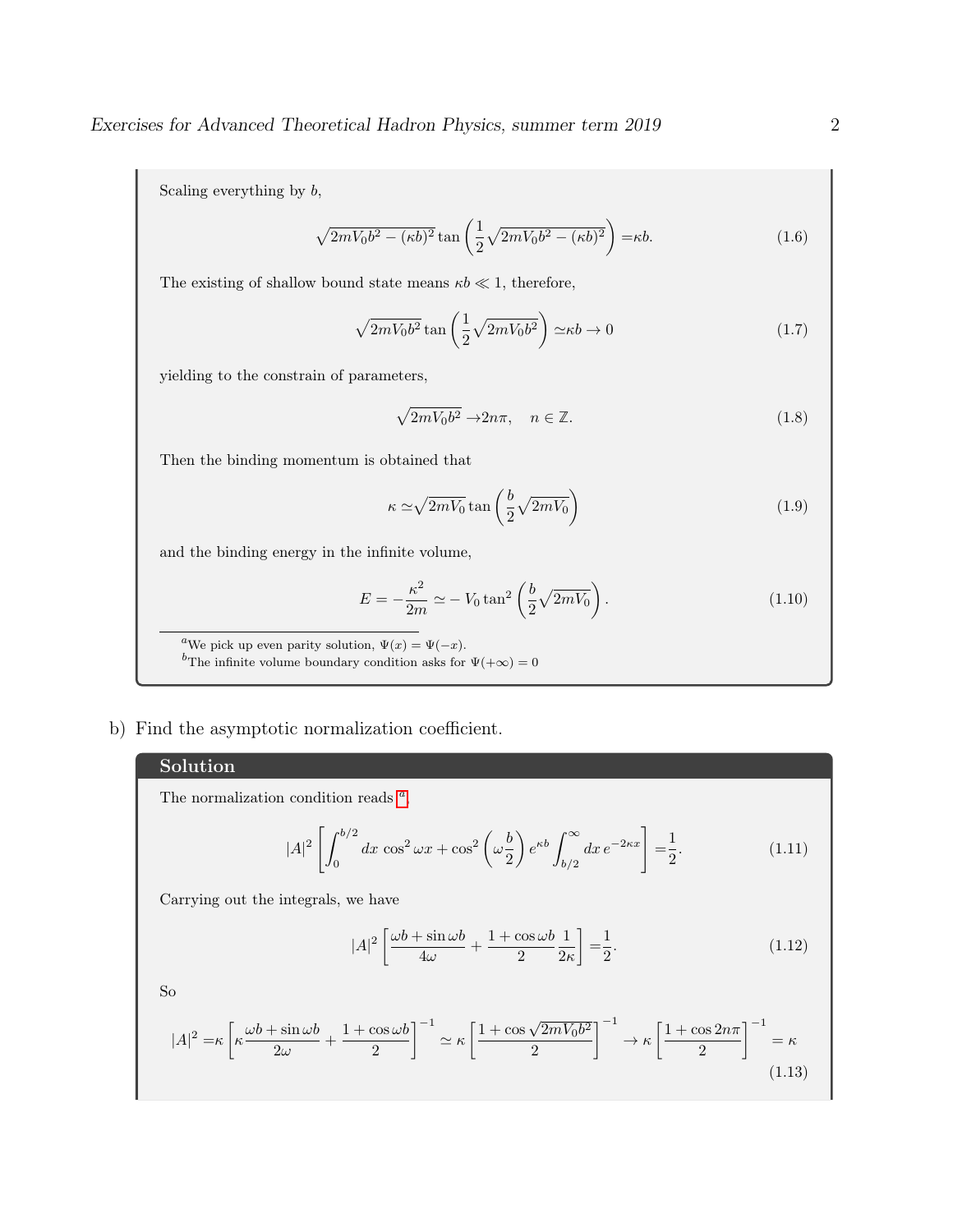and

$$
|A_B|^2 = \cos^2\left(\omega \frac{b}{2}\right) e^{\kappa b} |A|^2 \to \kappa \cos^2\left(n\pi\right) = \kappa. \tag{1.14}
$$

The wave function has asymptotic behavior,

$$
\Psi(x) \to \sqrt{\kappa} e^{-\kappa x}, \quad x \to \infty.
$$
\n(1.15)

So asymptotic normalization coefficient  $|A_B|^2 = \kappa$ .

<span id="page-2-0"></span><sup>a</sup>Still, we pick up even parity solution,  $\Psi(x) = \Psi(-x)$  and using equation  $A \cos \omega \frac{b}{2} = A_B e^{-\kappa \frac{b}{2}}$ .

c) Assume now that the system is put on a large torus  $b/L \ll 1$ . Impose the periodic boundary conditions of the wave fucntion:

$$
\Psi(L/2) = \Psi(-L/2), \quad \Psi'(L/2) = \Psi'(-L/2).
$$

Find the energy of the bound state on the torus. Does it agree with the expression which was derived in the lecture?

#### Solution

Now boundary condition  $\Psi(+\infty) = 0$  breaks down. It means wave function out of the well becomes,

$$
\Psi(x) = Be^{-\kappa_L|x|} + Ce^{\kappa_L|x|}.\tag{1.16}
$$

New boundary condition

$$
\Psi^{'}(L/2) = \Psi^{'}(-L/2)
$$
\n(1.17)

yields to

$$
-B\kappa_{L}e^{-\kappa_{L}\frac{L}{2}} + C\kappa_{L}e^{\kappa_{L}\frac{L}{2}} = B\kappa_{L}e^{-\kappa_{L}\frac{L}{2}} - C\kappa_{L}e^{\kappa_{L}\frac{L}{2}} \tag{1.18}
$$

and then

$$
e^{\kappa_L L} = B/C.\tag{1.19}
$$

On the other h[a](#page-3-0)nd, the boundary condition at the right edge of well now reads  $a$ ,

$$
A\cos\omega\frac{b}{2} = Be^{-\kappa_L\frac{b}{2}} + Ce^{\kappa_L\frac{b}{2}};
$$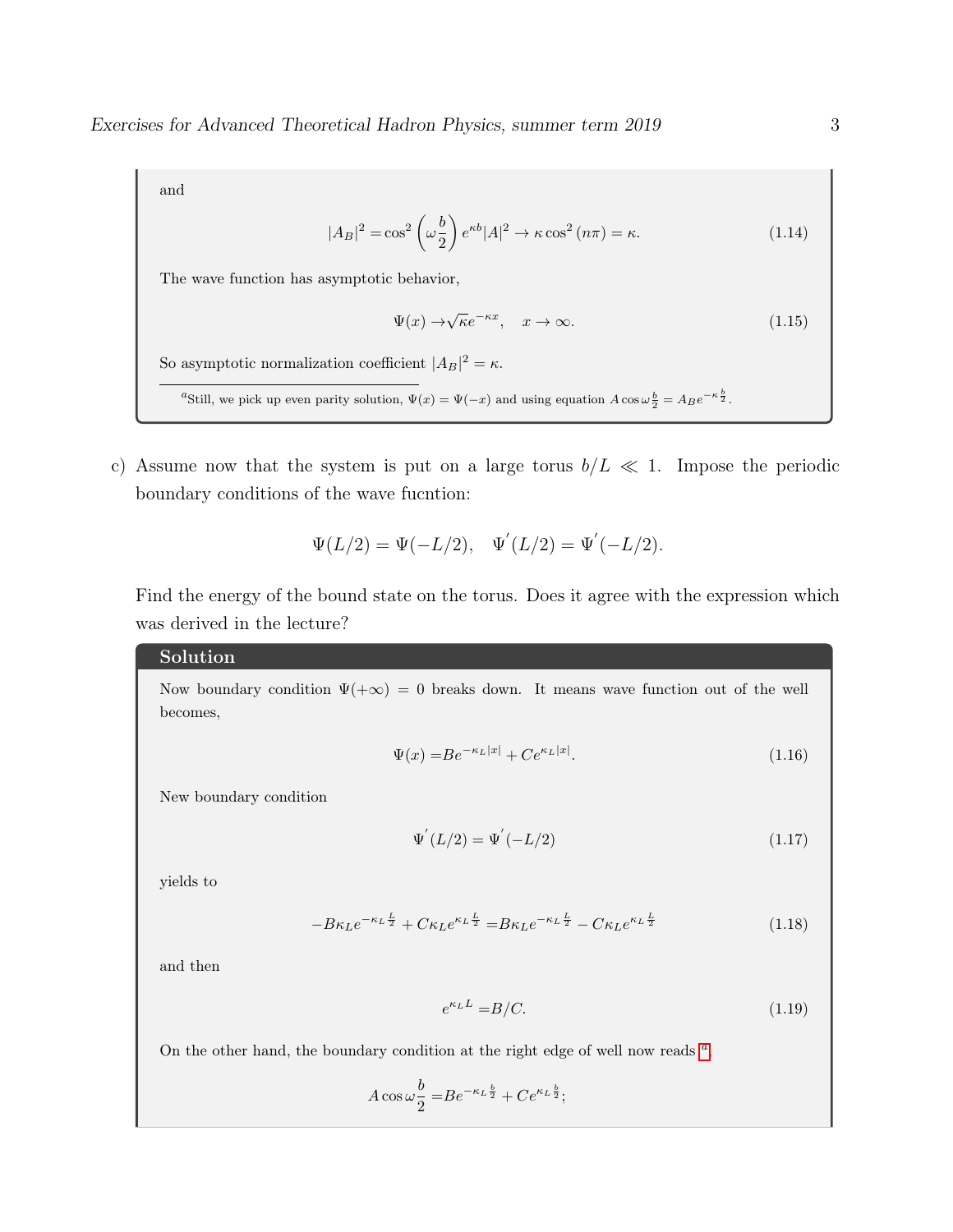$$
-A\omega\sin\omega\frac{b}{2} = -B\kappa_L e^{-\kappa_L\frac{b}{2}} + C\kappa_L e^{\kappa_L\frac{b}{2}}.
$$
\n(1.20)

Further, we derive that

$$
\omega \tan \omega \frac{b}{2} = \kappa_L \frac{e^{\kappa_L (L - b)} - 1}{e^{\kappa_L (L - b)} + 1}.
$$
\n(1.21)

Still we have  $\kappa_L b \ll 1$ ,

$$
\sqrt{2mV_0b^2} \tan \frac{1}{2} \sqrt{2mV_0b^2} = \kappa_L b \frac{e^{\kappa_L L} - 1}{e^{\kappa_L L} + 1}.
$$
\n(1.22)

<sup>[b](#page-3-1)</sup>Notice that in the infinite volume,  $\kappa = \sqrt{\frac{h}{\kappa}}$  $\sqrt{2mV_0b^2}$  tan  $\frac{1}{2}$ √  $\sqrt{2mV_0b^2}$ , we then write down,

$$
\kappa_L - \frac{2\kappa_L}{e^{\kappa_L L} + 1} = \kappa. \tag{1.23}
$$

Further  $c$ 

$$
\kappa_L = \kappa \left[ 1 - \frac{2}{e^{(\kappa + \delta \kappa)L} + 1} \right]^{-1}
$$
  
\n
$$
\rightarrow \kappa \left[ 1 - \frac{2}{e^{\kappa L} + 1} \right]^{-1}
$$
  
\n
$$
\simeq \kappa \left[ 1 + 2e^{-\kappa L} \right].
$$
\n(1.24)

Then we have

$$
E_L = -\frac{\kappa_L^2}{2m} \simeq -\frac{\kappa^2}{2m} \left[ 1 + 2e^{-\kappa L} \right]^2 \simeq -\frac{\kappa^2}{2m} \left[ 1 + 4e^{-\kappa L} \right] = E \left[ 1 + 4e^{-\kappa L} \right] \tag{1.25}
$$

yielding to

$$
\delta E = E_L - E = 4E e^{-\kappa L}.\tag{1.26}
$$

It is consistant with our result in the lecture  $d$ ,

$$
\delta E = 4|A_B|^2 \frac{E}{\kappa} e^{-\kappa L} = 4E e^{-\kappa L}
$$
\n(1.27)

since in this case, asymptotic normalization coefficient  $|A_B|^2 = \kappa$ .

<span id="page-3-0"></span><sup>a</sup>Note that now  $\omega = \sqrt{2mV_0 - \kappa_L^2}$ .

<span id="page-3-1"></span>bWe can check that, the above equation recovers to the infinite volume version as  $L \to \infty$ .

<span id="page-3-2"></span><sup>c</sup>We call  $\kappa_L = \kappa + \delta \kappa$  and  $\delta \kappa$  vanishes as  $L \to \infty$ ,

<span id="page-3-3"></span> ${}^d\!{\rm Note}$  that for the definitions of  $E_L$  and  $E,$  we have a sign difference from the lecture,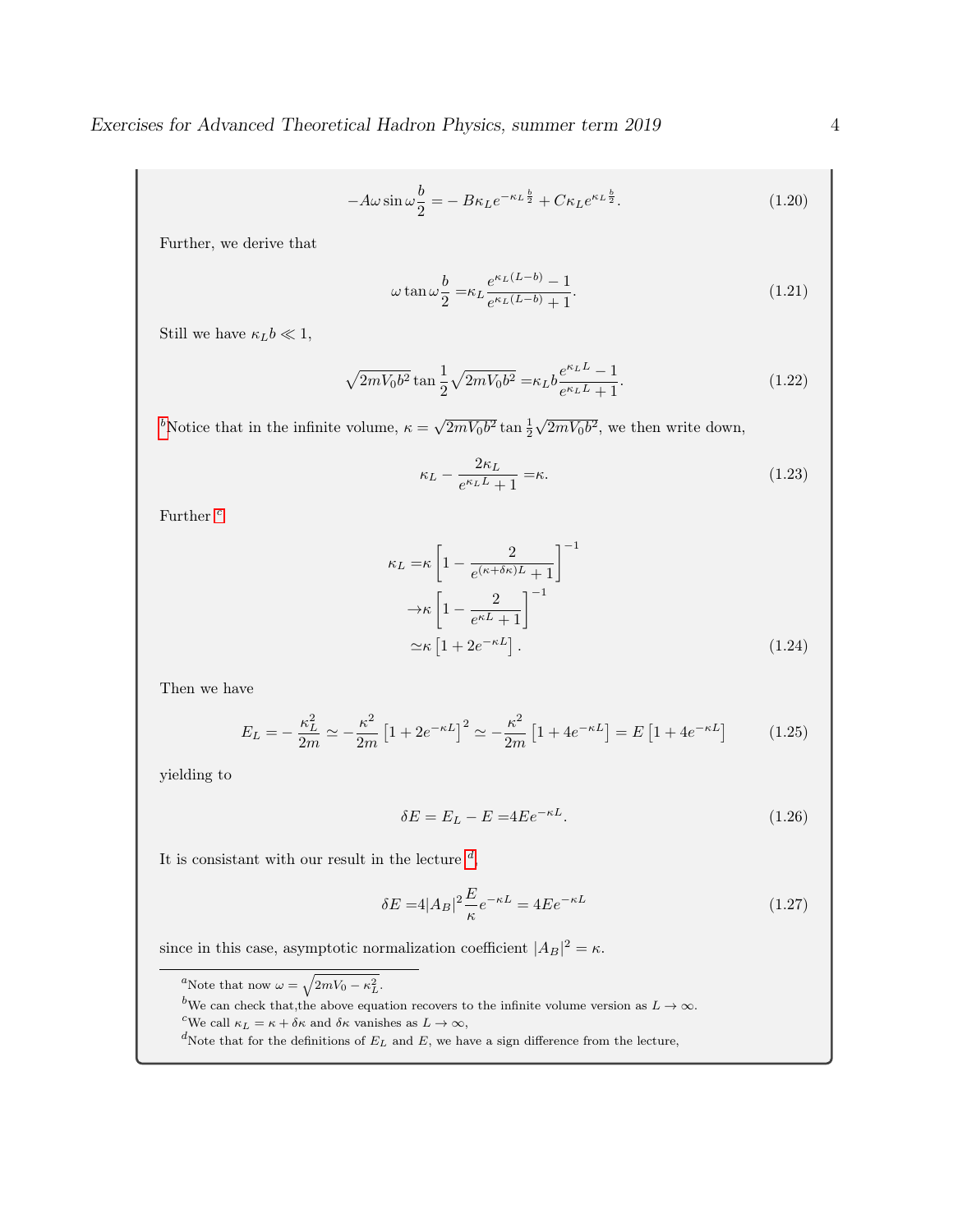## 2 Energy level shift of an atom

We consider a pair of charged particles bound in a hydrogen-like atom by a static Coulomb force  $V_C(|\mathbf{x}|) = e^2/|\mathbf{x}|$ . Add now the perturbation  $\lambda V(\mathbf{x})$  to the purely Coulomb Hamiltonian, assuming that the range of this potential is much smaller that the characteristics distances in the atom (what is the characteristic distance in the atom?).

a) Calculate the energy shift of the ground-state level and show that this shift to the lowest order in the fine structure constant  $\alpha = e^2/(4\pi)$  and in all orders of  $\lambda$  is proportional to the scattering length on the potential  $\lambda V(\mathbf{x})$ .

### Solution

We have the wave function of the ground-state level,

$$
\psi_0(\mathbf{x}) = \frac{2}{R^{3/2}} \exp\left(-\frac{|\mathbf{x}|}{R}\right),\tag{2.1}
$$

where Bohr r[a](#page-4-0)dius  $R = 1/(\mu e^2)^a$ .

We have energy shift of the ground-state level,

$$
\Delta E = \langle \psi_0 | \lambda V(\mathbf{x}) | \psi_0 \rangle
$$
  
=  $\int d^3 x |\psi_0(\mathbf{x})|^2 \lambda V(\mathbf{x})$   
=  $\frac{\lambda}{R^3} \times \left[ 4 \int d^3 x V(\mathbf{x}) \exp\left(-\frac{2|\mathbf{x}|}{R}\right) \right].$  (2.2)

The short range potential is  $\frac{b}{b}$  $\frac{b}{b}$  $\frac{b}{b}$ ,

$$
\lambda V(\mathbf{x}) = \frac{2\pi\lambda}{\mu} \delta^{(3)}(\mathbf{x}).
$$
\n(2.3)

So energy shift at the lowest order is

$$
\Delta E = \frac{8\pi\lambda}{\mu R^3}.\tag{2.4}
$$

.

$$
\int d^3x e^{-ikx} C \delta^{(3)}(x) = C, \quad C = -\frac{2\pi\lambda}{\mu}
$$

Then LS equation gives,

$$
\begin{split} T = & C + 2\mu C \int \frac{d^3k}{(2\pi)^3 i} \frac{1}{2\mu E - k^2 + i\epsilon} T \\ = & C + 2\mu Ci\rho T \end{split}
$$

<span id="page-4-1"></span><span id="page-4-0"></span> ${}^a\mu$  is the reduced mass. Bohr radius is the characteristic distance in the atom.

 $b\over \lambda$  has length dimension so the total potential has mass dimension. We can define  $\lambda$  as scattering length. To see this, let us do Fourier transformaiton,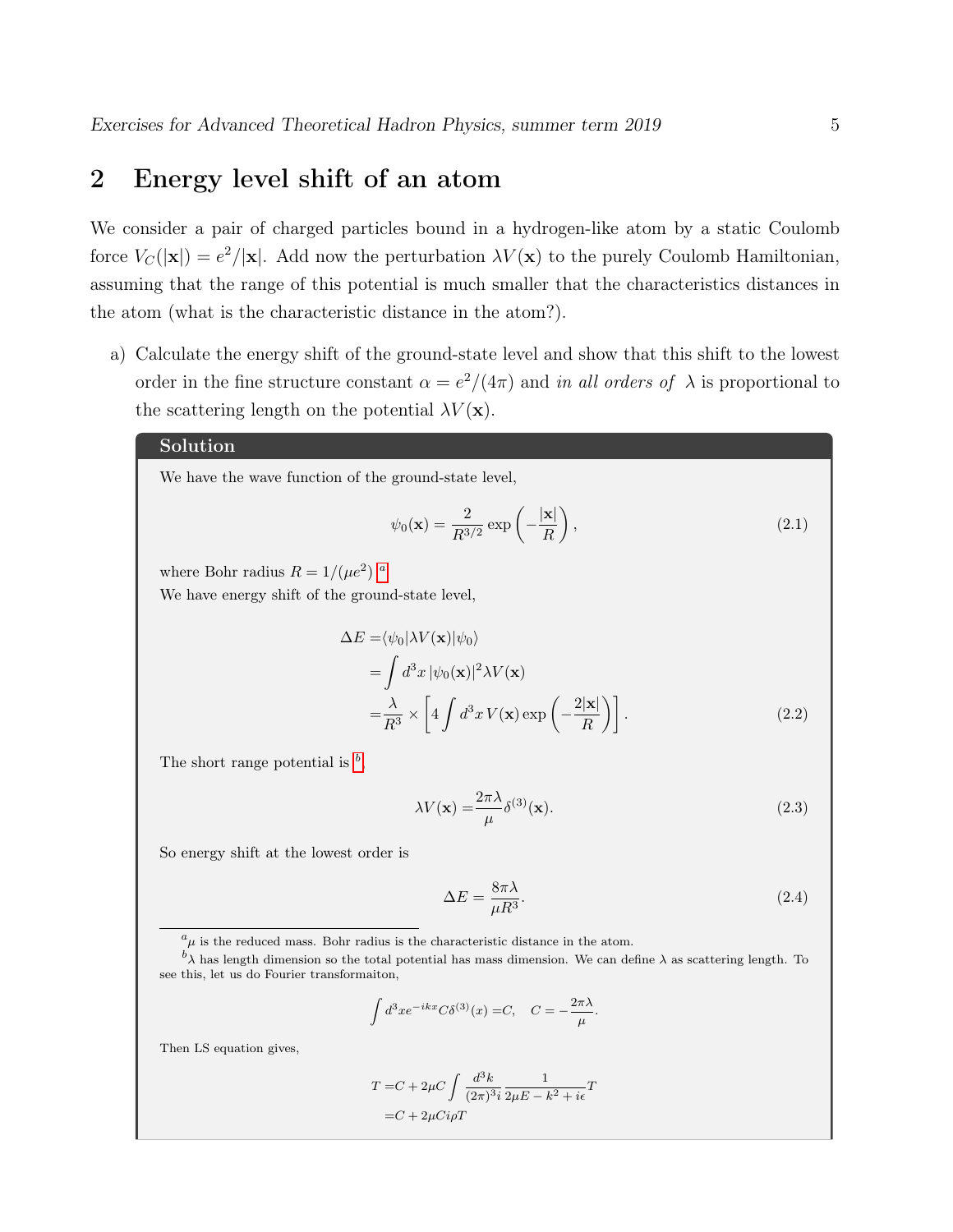where  $\rho = k_*/(4\pi)$ . It means  $T = \frac{2\pi}{\pi}$  $\mu$ 1  $rac{2\pi}{\mu C} - i k_*$ and match equation,  $\frac{2\pi}{\mu C} = -\frac{1}{a}$  yielding to  $\lambda = a$ .

b) Derive an analogy to the Lüscher formula.

## Solution

We h[a](#page-5-0)ve normalized wavefunction in a box  $a$ ,

$$
\psi_0(\mathbf{x}) = \frac{1}{L^{3/2}} e^{i\mathbf{k}_n \mathbf{x}}, \quad \mathbf{k}_n = \frac{2\pi \mathbf{n}}{L}, \quad \mathbf{n} \in \mathbb{Z}^3.
$$
 (2.5)

For the potential

$$
\lambda V(\mathbf{x}) = \frac{2\pi\lambda}{\mu} \delta^{(3)}(\mathbf{x}),\tag{2.6}
$$

we have

$$
\Delta E = \langle \psi_0 | \lambda V(\mathbf{x}) | \psi_0 \rangle
$$
  
= 
$$
\int d^3x |\psi_0(\mathbf{x})|^2 \lambda V(\mathbf{x})
$$
  
= 
$$
\frac{2\pi\lambda}{\mu L^3}.
$$
 (2.7)

We can also calculate energy shift in momentum space  $<sup>b</sup>$  $<sup>b</sup>$  $<sup>b</sup>$ .</sup>

<span id="page-5-0"></span> ${}^a$ Normalization in a box,

$$
a^3 \sum_{\mathbf{x}} |\psi(\mathbf{x})|^2 = 1.
$$

<span id="page-5-1"></span> $\prescript{b}{\textrm{We consider contact potential in momentum space}},$ 

$$
V = -\frac{2\pi\lambda}{\mu}.
$$

The T-matrix in a finite volume is calculated by unitaritization,

$$
T_L = V + VI_LV + \cdots
$$

where phase space integral is

$$
I_L = \int \frac{dk}{(2\pi)i} \frac{1}{L^3} \sum_{\mathbf{k}} \left(\frac{k^2}{2m} - k_0 - i\epsilon\right)^{-1} \left[\frac{k^2}{2M} - (E - k_0) - i\epsilon\right]^{-1}
$$

$$
= \frac{1}{L^3} \sum_{\mathbf{k}} \left[\frac{k^2}{2\mu} - E\right]^{-1}
$$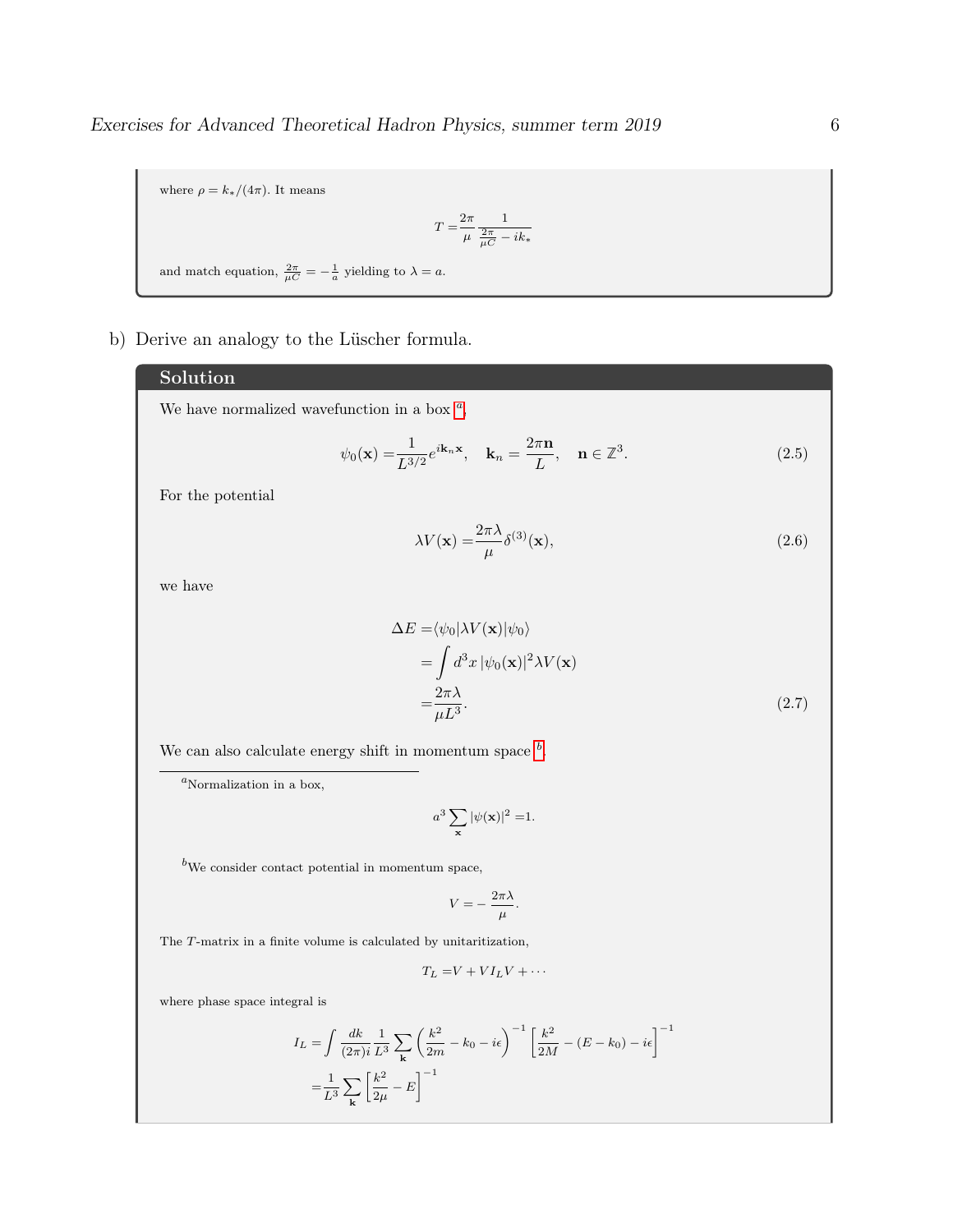$$
=2\mu \text{PV} \int \frac{d^3k}{(2\pi)^3} \left[k^2 - k_*^2\right]^{-1} + \frac{2\mu}{L^3} \oint_{\mathbf{k}} \left[k^2 - k_*^2\right]^{-1}
$$

$$
\equiv \frac{\mu}{2\pi} \left\{ S_L \right\}.
$$

We define that

$$
S_L = \frac{4\pi}{L^3} \sum_{\mathbf{k}} \left[ k^2 - k_*^2 \right]^{-1}.
$$

Then we have

$$
T_L = \left(-\frac{2\pi\lambda}{\mu}\right) + \left(-\frac{2\pi\lambda}{\mu}\right)I_L\left(-\frac{2\pi\lambda}{\mu}\right) + \cdots
$$
  
= 
$$
\left(-\frac{2\pi\lambda}{\mu}\right)\left(1 + \frac{2\pi\lambda}{\mu}I_L\right)^{-1}
$$
  
= 
$$
\left(\frac{2\pi}{\mu}\right)\left(-\frac{1}{\lambda} - S_L\right)^{-1}.
$$

The S-wave Lüscher formula reads now,

$$
-\frac{1}{\lambda} = \frac{4\pi}{L^3} \sum_{\mathbf{k}} \left[ k^2 - k_*^2 \right]^{-1}.
$$

We conclude that  $k_*^2 \propto L^{-3}$ . Otherwise, the right-handed side of the above equation cannot be at  $O(L^0)$  thus equation breaks down. Then

$$
-\frac{1}{\lambda} = \underbrace{-\frac{4\pi}{L^3} \left[k_*^{-2}\right]}_{O(1)} + \underbrace{\frac{4\pi}{L^3} \sum_{\mathbf{k}\neq 0} \left[k^2 - k_*^2\right]^{-1}}_{O(1/L)}.
$$
\n(2.8)

The leading order result is

$$
k_*^2 = \frac{4\pi\lambda}{L^3} + O(L^{-4})
$$
\n(2.9)

yielding to

$$
\Delta E = \frac{2\pi\lambda}{\mu L^3}.\tag{2.10}
$$

# 3 Three particles

The action of the free neutral scalar field on the lattice is given by

$$
S = a^4 \sum_{x,\mu} \frac{1}{2} \partial_{\mu} \varphi(x) \partial_{\mu} \varphi(x) + a^4 \sum_{x} \frac{m^2}{2} \varphi^2(x),
$$

where a is the lattice constant and

$$
\partial_{\mu}\varphi(x) = \frac{1}{a} \left( \varphi(x + a\hat{\mu}) - \varphi(x) \right).
$$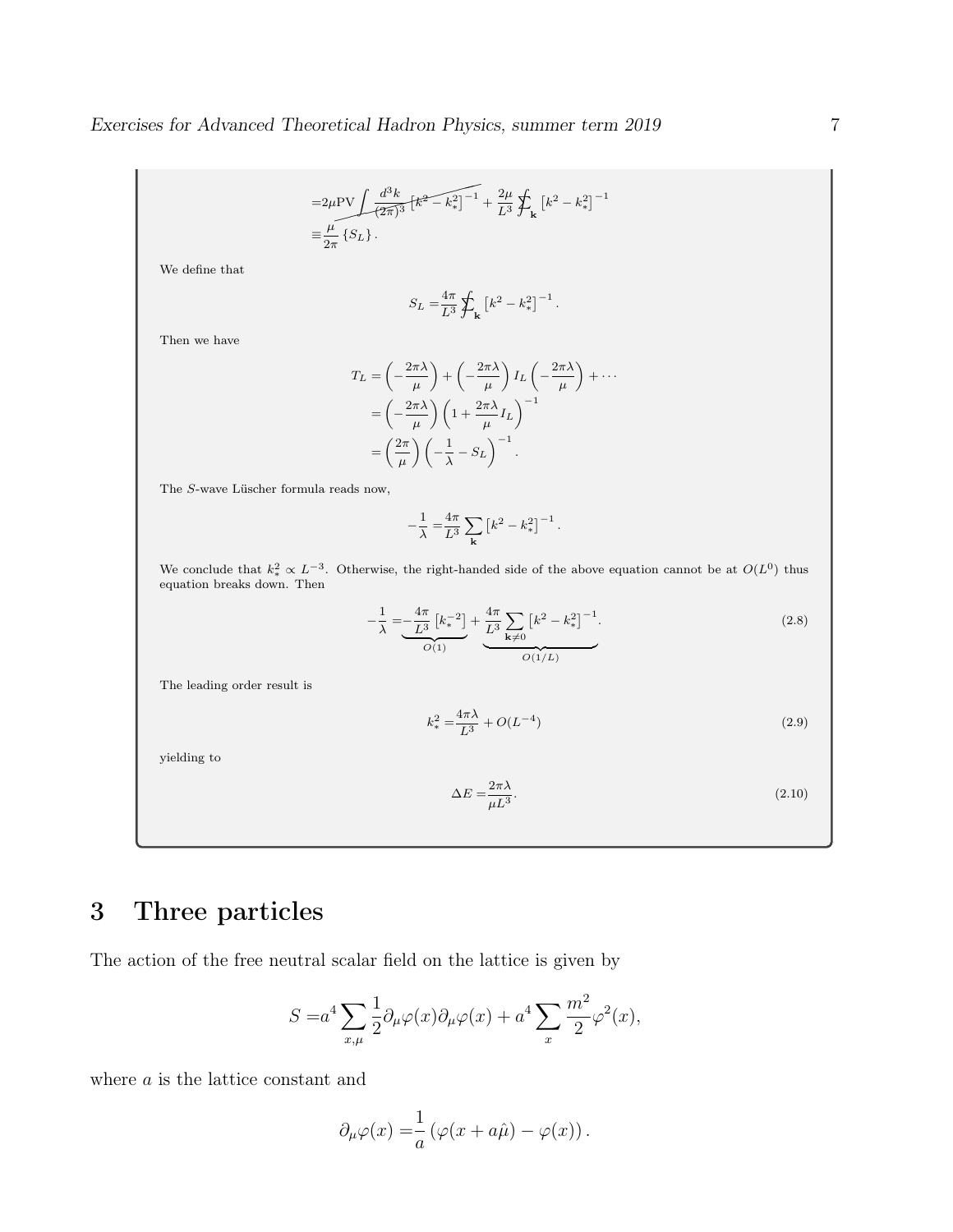Exercises for Advanced Theoretical Hadron Physics, summer term 2019 8

Consider the operator

$$
\Phi_{\mathbf{P}}(t) = \sum_{x} e^{-i\mathbf{P}\mathbf{x}} \varphi^3(\mathbf{x}, t), \quad \Phi_{\mathbf{P}}^{\dagger}(t) = \sum_{x} e^{i\mathbf{P}\mathbf{x}} \varphi^3(\mathbf{x}, t).
$$

The two-point function of this operator has the form

$$
D_{\mathbf{P}}(t) = \langle \Phi_{\mathbf{P}}(t)\Phi_{\mathbf{P}}^{\dagger}(0)\rangle = \frac{1}{Z} \int \mathcal{D}\varphi \Phi_{\mathbf{P}}(t)\Phi_{\mathbf{P}}^{\dagger}(0)e^{-S}.
$$

The spectrum is determined from the asymptotics at large t:

$$
D_{\mathbf{P}}(t) \sim \sum_{n} a_n e^{-E_n(\mathbf{P})t}
$$
, as  $t \to \infty$ .

Consider the box  $L^3 \times L_t$  with  $L_t \gg L$ . Take  $\mathbf{P} = \frac{2\pi}{L}$  $\frac{2\pi}{L}\mathbf{n}, \mathbf{n} = (0,0,1)$  (here, L is the size of the box). Write down first few energy levels  $E_n(\mathbf{P})$ . Consider the case  $a \neq 0$ .

a) Three-particle state's energy is the sum of three single particles' energies.

Solution  
\nWe calculate <sup>a</sup>  
\n
$$
D_{\mathbf{P}}(t) = \langle \Phi_{\mathbf{P}}(t) \Phi_{\mathbf{P}}^{\dagger}(0) \rangle
$$
\n
$$
= \sum_{x,y} e^{-i\mathbf{P}(\mathbf{x}-\mathbf{y})} \langle \varphi^{3}(\mathbf{x},t) \varphi^{3}(\mathbf{y},0) \rangle
$$
\n
$$
= 3! \sum_{x,y} e^{-i\mathbf{P}(\mathbf{x}-\mathbf{y})} G^{3}(\mathbf{x}-\mathbf{y},t)
$$
\n
$$
= 3! \sum_{x,y} e^{-i\mathbf{P}(\mathbf{x}-\mathbf{y})} \left(\frac{1}{L^{3}}\right)^{3} \sum_{p_{1},p_{2},p_{3}} e^{i(\mathbf{p}_{1}+\mathbf{p}_{2}+\mathbf{p}_{3})(\mathbf{x}-\mathbf{y})} e^{-(E_{1}+E_{2}+E_{3})t} G(p_{1}) G(p_{2}) G(p_{3})
$$
\n
$$
= 3! \left(\frac{1}{L^{3}}\right)^{3} \int \frac{dE_{1}}{2\pi i} \frac{dE_{2}}{2\pi i} \frac{dE_{3}}{2\pi i} e^{-(E_{1}+E_{2}+E_{3})t} \sum_{\mathbf{p}_{1},\mathbf{p}_{2},\mathbf{p}_{3}} \delta_{\mathbf{P},\mathbf{p}_{1}+\mathbf{p}_{2}+\mathbf{p}_{3}} G(p_{1}) G(p_{2}) G(p_{3})
$$
\n
$$
= 3! \left(\frac{1}{L^{3}}\right)^{3} \sum_{\mathbf{p}_{1},\mathbf{p}_{2},\mathbf{p}_{3}} \delta_{\mathbf{P},\mathbf{p}_{1}+\mathbf{p}_{2}+\mathbf{p}_{3}} \left[\left(\frac{2}{a}\right)^{3} \sinh \omega_{1} a \sinh \omega_{2} a \sinh \omega_{3} a\right] e^{-(\omega_{1}+\omega_{2}+\omega_{3})t} \quad (3.1)
$$

with the dispersion relation,

$$
\omega = -\frac{2}{a}\operatorname{arcsinh}\sqrt{\frac{b-1}{2}} = -\frac{1}{a}\log(b+\sqrt{b^2-1}), \quad b = 1 + \frac{1}{2}\left[4\sum_{j=1,2,3}\sin^2\frac{ap_j}{2} + m^2a^2\right].
$$
 (3.2)

Then we can calculate the energy level,  $E = \omega_1 + \omega_2 + \omega_3$ .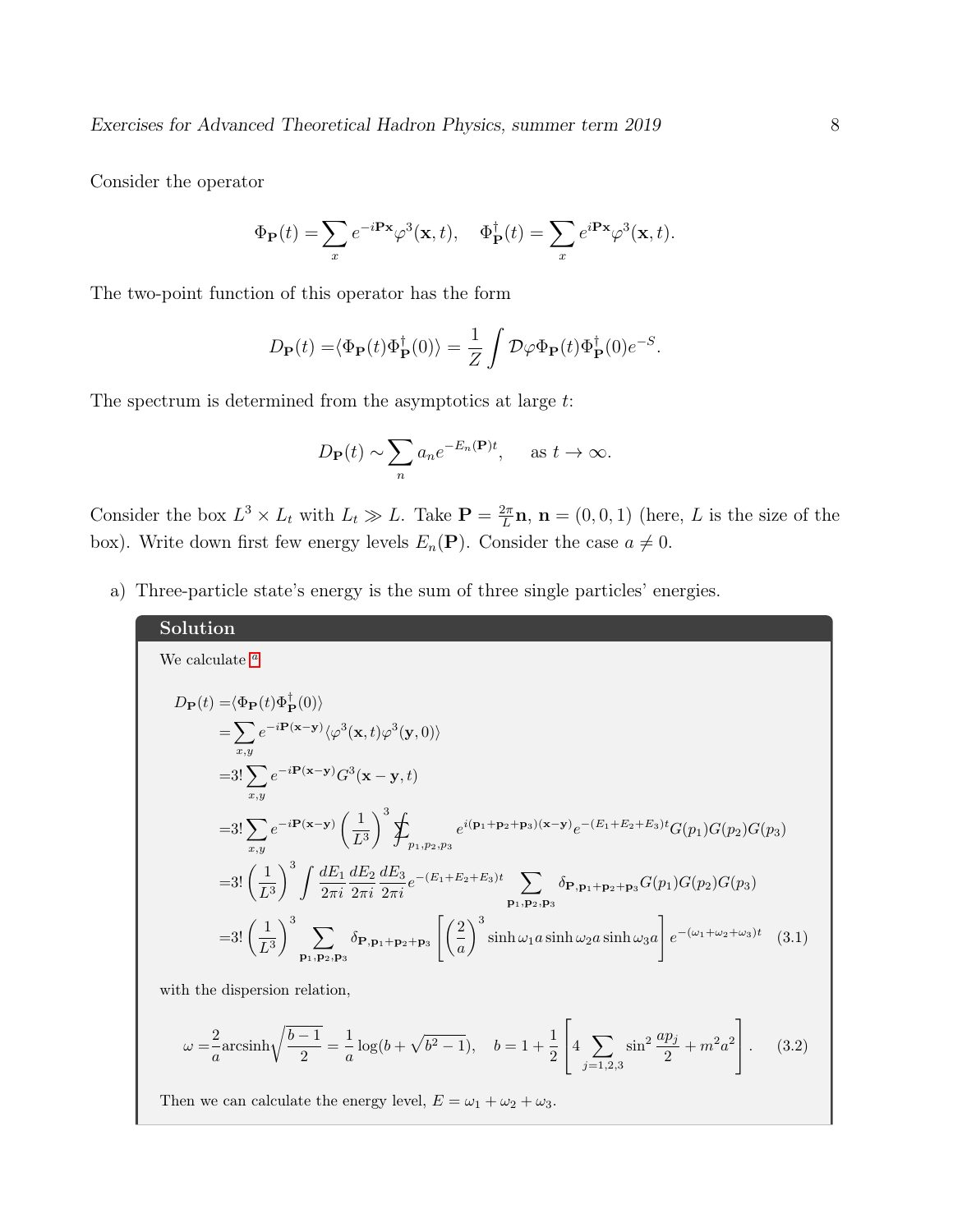<span id="page-8-0"></span><sup>a</sup>We consider  $L_t \sim \infty$  which means Fourier transformation of energy is continuous.

b) The first few energy levels.

#### Solution

The ground state, e.g.,  $\mathbf{n}_1 = \mathbf{n}_2 = (0, 0, 0)$  and  $\mathbf{n}_3 = (0, 0, 1)$ ,

$$
E_0 = \frac{4}{a} \operatorname{arcsinh}\left(\frac{1}{2}ma\right) + \frac{2}{a} \operatorname{arcsinh}\sqrt{\sin^2\frac{\pi a}{L} + \frac{1}{4}m^2a^2}.
$$
 (3.3)

The 1st excited state, e.g.,  $\mathbf{n}_1 = (0, -1, 0), \mathbf{n}_2 = (0, 1, 0)$  and  $\mathbf{n}_3 = (0, 0, 1),$ 

$$
E_1 = -\frac{6}{a} \operatorname{arcsinh} \sqrt{\sin^2 \frac{\pi a}{L} + \frac{1}{4} m^2 a^2}.
$$
 (3.4)

Another choice  $\mathbf{n}_1 = (0, -1, 1), \mathbf{n}_2 = (0, 1, 0)$  and  $\mathbf{n}_3 = (0, 0, 0),$ 

$$
E_1' = \frac{2}{a} \operatorname{arcsinh}\sqrt{2\sin^2\frac{\pi a}{L} + \frac{1}{4}m^2 a^2} + \frac{2}{a} \operatorname{arcsinh}\sqrt{\sin^2\frac{\pi a}{L} + \frac{1}{4}m^2 a^2} + \frac{2}{a} \operatorname{arcsinh}\left(\frac{1}{2}ma\right). \tag{3.5}
$$

The 2nd excited st[a](#page-8-1)te, e.g.,  $\mathbf{n}_1 = (0, 0, 0), \mathbf{n}_2 = (0, 0, 2)$  and  $\mathbf{n}_3 = (0, 0, -1)$  <sup>a</sup>,

$$
E_2 = \frac{2}{a} \operatorname{arcsinh}\left(\frac{1}{2}ma\right) + \frac{2}{a} \operatorname{arcsinh}\sqrt{\sin^2\frac{\pi a}{L} + \frac{1}{4}m^2 a^2} + \frac{2}{a} \operatorname{arcsinh}\sqrt{\sin^2\frac{2\pi a}{L} + \frac{1}{4}m^2 a^2}.
$$
 (3.6)

<span id="page-8-1"></span><sup>a</sup>We can consider continue limit and non-relativistic limit to estimate the order of the states, i.e.,  $E \propto$  $|\mathbf{n}_1|^2 + |\mathbf{n}_2|^2 + |\mathbf{n}_3|^2$ .

# 4 Electromagnetic form factor of a pion

The electromagnetic form factor of a pion is defined through

$$
\langle \pi_+(\mathbf{p}_1)|J^{\mu}(0)|\pi_+(\mathbf{p}_2)\rangle = (p_1+p_2)^{\mu}F_{\pi}(t), \quad t = (p_1-p_2)^2,
$$

where  $J_{\mu}$  is the electromagnetic current

$$
J^{\mu}(x) = \frac{2}{3}\bar{u}\gamma^{\mu}u - \frac{1}{3}\bar{d}\gamma^{\mu}d.
$$

It is convenient to choose the Breit Frame

$$
P_1 = (E_{\pi}, \mathbf{p}), \quad p_2 = (E_{\pi}, -\mathbf{p}), \quad E_{\pi} = \sqrt{M_{\pi}^2 + \mathbf{p}^2}, \quad t = -Q^2, \quad \mathbf{Q} = 2\mathbf{p}.
$$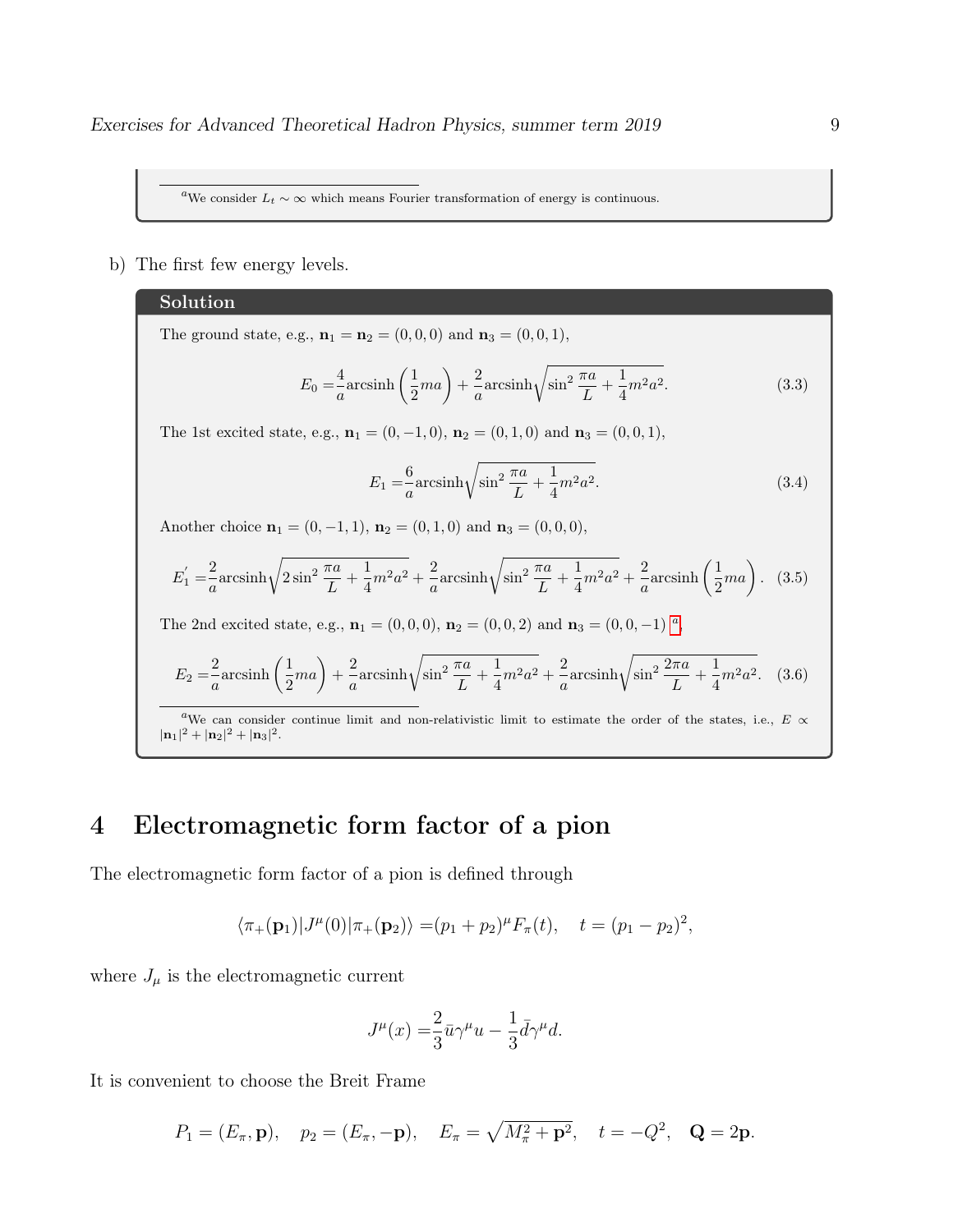Field operators for the pions, moving with a momentum p, on the lattice are given by

$$
\phi_{\mathbf{p}}(t) = \sum_{\mathbf{x}} e^{-i\mathbf{p}\mathbf{x}} \bar{d}i\gamma_5 u, \quad \phi_{\mathbf{p}}^{\dagger}(t) = \sum_{\mathbf{x}} e^{i\mathbf{p}\mathbf{x}} \bar{u}i\gamma_5 d.
$$

a) Define

$$
V_{\mathbf{p}}^{\mu}(t, t^{'}) = \langle 0 | \phi_{\mathbf{p}}(t) J^{\mu}(0) \phi_{-\mathbf{p}}^{\dagger}(t^{'}) | 0 \rangle,
$$
  

$$
D_{\mathbf{p}}(t, t^{'}) = \langle 0 | \phi_{\mathbf{p}}(t) \phi_{\mathbf{p}}^{\dagger}(t^{'}) | 0 \rangle
$$

and show that

$$
\langle \pi_+({\bf p})|J^\mu(0)|\pi_+(-{\bf p})\rangle = \lim_{t\to\infty}\lim_{t'\to-\infty}\frac{V_{\bf p}^\mu(t,t')}{D_{\bf p}(t,t')}.
$$

### Solution

We insert unitarity,

$$
V_{\mathbf{p}}^{\mu}(t,t^{'}) = \langle 0|\phi_{\mathbf{p}}(t)J^{\mu}(0)\phi_{-\mathbf{p}}^{\dagger}(t^{'})|0\rangle
$$
  
\n
$$
= \sum_{n,m} \int \frac{d^{3}q}{2E_{n}(\mathbf{q})} \frac{d^{3}k}{2E_{m}(\mathbf{k})} \langle 0|\phi_{\mathbf{p}}(t)|n, \mathbf{q}\rangle \langle n, \mathbf{q}|J^{\mu}(0)|m, \mathbf{k}\rangle \langle m, \mathbf{k}|\phi_{-\mathbf{p}}^{\dagger}(t^{'})|0\rangle
$$
  
\n
$$
= \sum_{n,m} \frac{1}{2E_{n}(\mathbf{p})} \frac{1}{2E_{m}(-\mathbf{p})} \langle 0|\phi_{\mathbf{p}}(0)|n, \mathbf{p}\rangle e^{-E_{n}(\mathbf{p})t} \langle n, \mathbf{p}|J^{\mu}(0)|m, -\mathbf{p}\rangle e^{E_{m}(-\mathbf{p})t^{'}} \langle m, -\mathbf{p}|\phi_{-\mathbf{p}}^{\dagger}(0)|0\rangle.
$$
  
\n(4.1)

In the [a](#page-10-0)dibatic limit,  $t \to \infty$ ,  $t' \to -\infty$ , the lowest energy state <sup>a</sup>, i.e., one  $\pi_+$  state is projected out,

$$
|n, \mathbf{p}\rangle \rightarrow \sqrt{2E_{\pi}(\mathbf{p})}|\pi_{+}(\mathbf{p})\rangle; |m, -\mathbf{p}\rangle \rightarrow \sqrt{2E_{\pi}(-\mathbf{p})}|\pi_{+}(-\mathbf{p})\rangle.
$$
 (4.2)

So we have

$$
V_{\mathbf{p}}^{\mu}(t, t^{'}) \rightarrow Z(\mathbf{p}) F^{\mu}(\mathbf{p}) e^{-E_{n}(\mathbf{p})t + E_{m}(\mathbf{p})t'},
$$

where

$$
Z(\mathbf{p}) = \langle 0 | \phi_{\mathbf{p}}(0) | \pi_{+}(\mathbf{p}) \rangle \langle \pi_{+}(-\mathbf{p}) | \phi_{-\mathbf{p}}^{\dagger}(0) | 0 \rangle
$$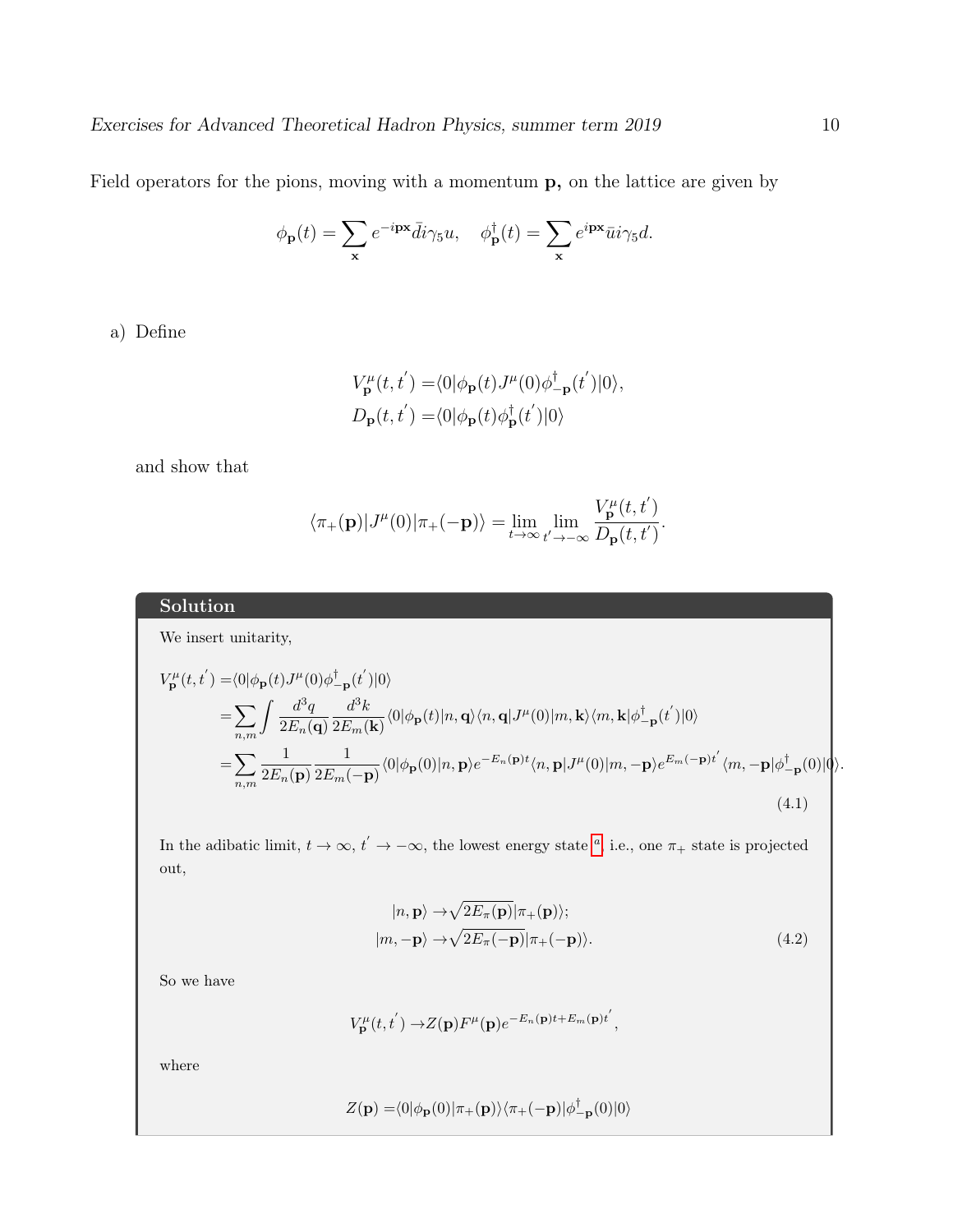$$
F^{\mu}(\mathbf{p}) = \langle \pi_+(\mathbf{p}) | J^{\mu}(0) | \pi_+(-\mathbf{p}) \rangle.
$$

By the same token, we have

$$
D_{\mathbf{p}}(t, t^{'}) = \langle 0 | \phi_{\mathbf{p}}(t) \phi_{\mathbf{p}}^{\dagger}(t^{'}) | 0 \rangle \rightarrow Z^{'}(\mathbf{p}) e^{-E_{n}(\mathbf{p})t + E_{m}(\mathbf{p})t^{'}} \qquad (4.3)
$$

where

$$
Z'(\mathbf{p}) = \langle 0|\phi_{\mathbf{p}}(0)|\pi_{+}(\mathbf{p})\rangle\langle\pi_{+}(\mathbf{p})|\phi_{\mathbf{p}}^{\dagger}(0)|0\rangle. \tag{4.4}
$$

Consider  $\pi_+$  is pseudo-scalar, we have

$$
\langle \pi_+(\mathbf{p}) | \phi_{\mathbf{p}}^\dagger(0) | 0 \rangle = \langle \pi_+(\mathbf{p}) | P \left( P \phi_{\mathbf{p}}^\dagger(0) P \right) P | 0 \rangle
$$
  
=  $(-)^2 \langle \pi_+(-\mathbf{p}) | \phi_{-\mathbf{p}}^\dagger(0) | 0 \rangle.$  (4.5)

So it turns out that  $Z = Z'$ . At last, we arrive at

$$
\lim_{t \to \infty} \lim_{t' \to -\infty} \frac{V_{\mathbf{p}}^{\mu}(t, t')}{D_{\mathbf{p}}(t, t')} = F^{\mu}(\mathbf{p}) = \langle \pi_+(\mathbf{p}) | J^{\mu}(0) | \pi_+(-\mathbf{p}) \rangle.
$$
\n(4.6)

<span id="page-10-0"></span><sup>a</sup>The state has the same quantum number as operator  $\phi$ .

b) What changes, if one wishes to extract the timelike form factor, i.e.,  $\langle \mathbf{p}, -\mathbf{p}|j^{\mu}(0)|0\rangle$ ?

## Solution

Now let us consider  $a$ ,

$$
V_{\mathbf{p}}^{\mu}(t) = \langle 0|\phi_{\mathbf{p}}(t)\phi_{-\mathbf{p}}^{\dagger}(t)J^{\mu}(0)|0\rangle
$$
  
\n
$$
= \sum_{n} \int \frac{d^{3}q}{2E_{n}(\mathbf{q})} \langle 0|\phi_{\mathbf{p}}(t)\phi_{-\mathbf{p}}^{\dagger}(t)|n, \mathbf{q}\rangle \langle n, \mathbf{q}|J^{\mu}(0)|0\rangle
$$
  
\n
$$
= \sum_{n} \frac{1}{2E_{n}(0)} \langle 0|\phi_{\mathbf{p}}(0)\phi_{-\mathbf{p}}^{\dagger}(0)|n, 0\rangle e^{-E_{n}(0)t} \langle n, 0|J^{\mu}(0)|0\rangle.
$$
 (4.7)

The adiabatic limit, i.e.,  $t \to \infty$  only projects the threshold state thus is useless for the exacting timelike form factor.

$$
V_{\mathbf{p}}^{\mu}(t) \rightarrow \langle 0|\phi_{\mathbf{p}}(0)\phi_{-\mathbf{p}}^{\dagger}(0)|\text{th}\rangle\langle\text{th}|J^{\mu}(0)|0\rangle e^{-E_{\text{th}}t}.\tag{4.8}
$$

The threshold state is the linear com[b](#page-11-1)ination of asymptotic states  $<sup>b</sup>$ ,</sup>

$$
|\text{th}\rangle = \sum_{\mathbf{p}} \psi_{\text{th}}(\mathbf{p})|\mathbf{p}, -\mathbf{p}\rangle.
$$
 (4.9)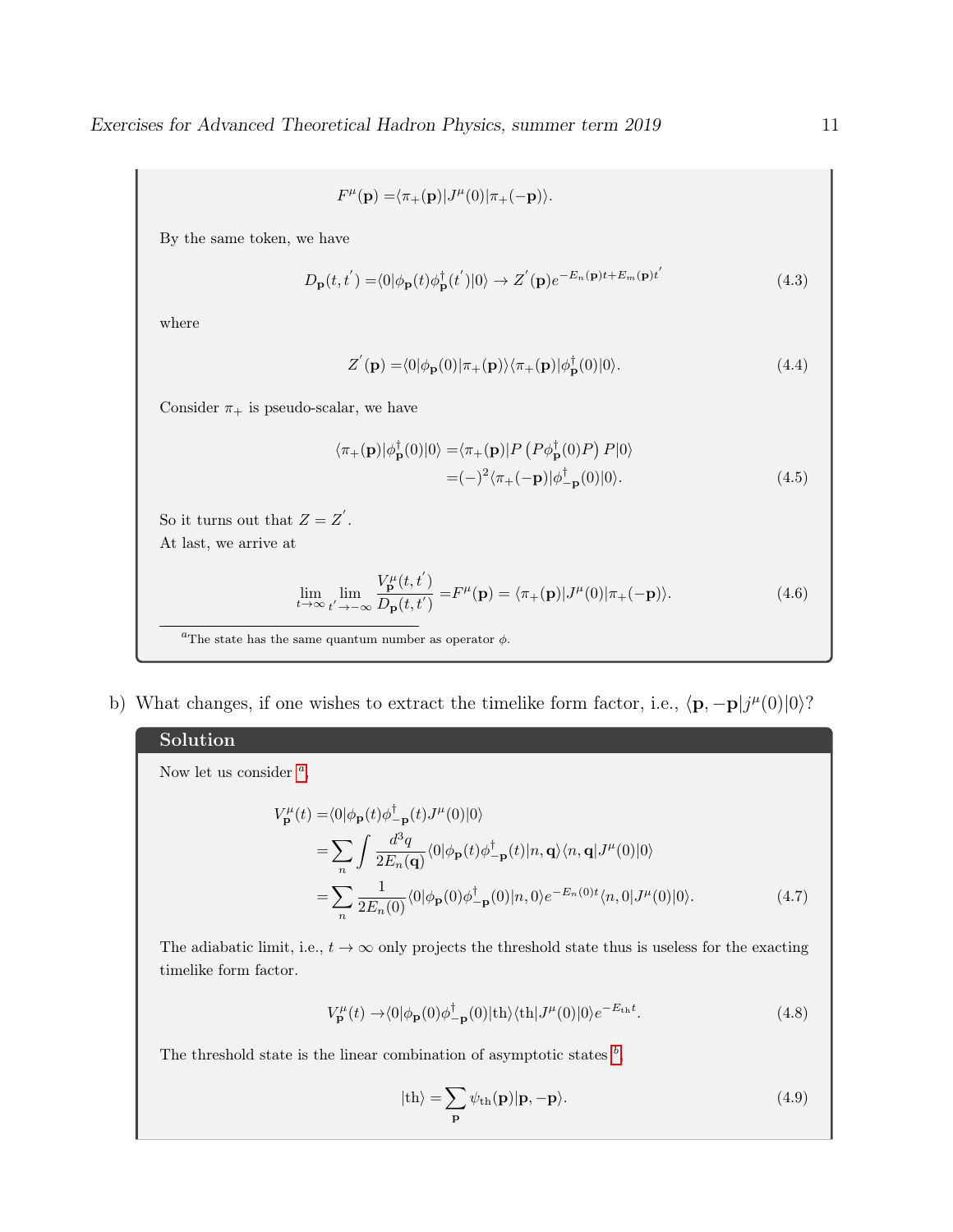We have to consider new operators  $\phi_{\bf q}(t)\phi_{\bf -q}^{\dagger}(t)$  and the excited states  $|n\rangle$ , i.e.,  $n = 1, 2, 3, \cdots$ besides threshold state.

<span id="page-11-1"></span><span id="page-11-0"></span> ${}^{a}$ The insersion is only allowed when the time-ordering is clear.  ${}^{b}$ In a box, **p** can only take integer value.

## 5 The finite-volume shift of the nucleon mass

The lowest-order pion-pion and pion-nucleon Lagrangians in the  $SU(2)$  ChPT is given by

$$
\mathcal{L}_{\pi\pi}^{(2)} = \frac{F^2}{4} \text{tr}(\partial_\mu U \partial^\mu U^\dagger + \chi^\dagger U + U^\dagger \chi),
$$
  

$$
\mathcal{L}_{\pi N}^{(1)} = \bar{\Psi}(i\rlap{\,/}D - m_0 + \frac{g_A}{2} \rlap{\,/}u \gamma_5) \Psi.
$$

Here,  $\Psi$  is the two-component nucleon field (proton and neutron), and

$$
D_{\mu} = \partial_{\mu} + \Gamma_{\mu}, \quad \Gamma_{\mu} = \frac{1}{2} [u^{\dagger}, \partial_{\mu} u],
$$

$$
U = u^{2}, \quad u_{\mu} = i u^{\dagger} \partial_{\mu} U u^{\dagger}, \quad \chi = 2B \hat{m}.
$$

The higher-order terms in the Lagrangian are collected, e.g., in [hep-ph/0206068]. In order to solve this problem, you will not need them, however.

a) The problem: calculate the finite-volume shift of the nucleon mass at  $O(p^3)$ .

#### Solution

We have propagators for pion and nucleon.

$$
G(p) = \frac{p}{m - p}
$$

$$
D(q) = \frac{1}{q} \qquad \qquad \frac{1}{M_{\pi}^2 - q^2}
$$

The interaction term betwenn  $\pi N$  reads,

$$
\mathcal{L}_{\pi N}^{\text{int}} = \frac{g_A}{2F} \bar{\Psi} \gamma_5 \partial \phi^a \tau^a \Psi + \cdots
$$

We calculate the self-energy of nucleon up to  $\mathcal{O}(p^3)$ .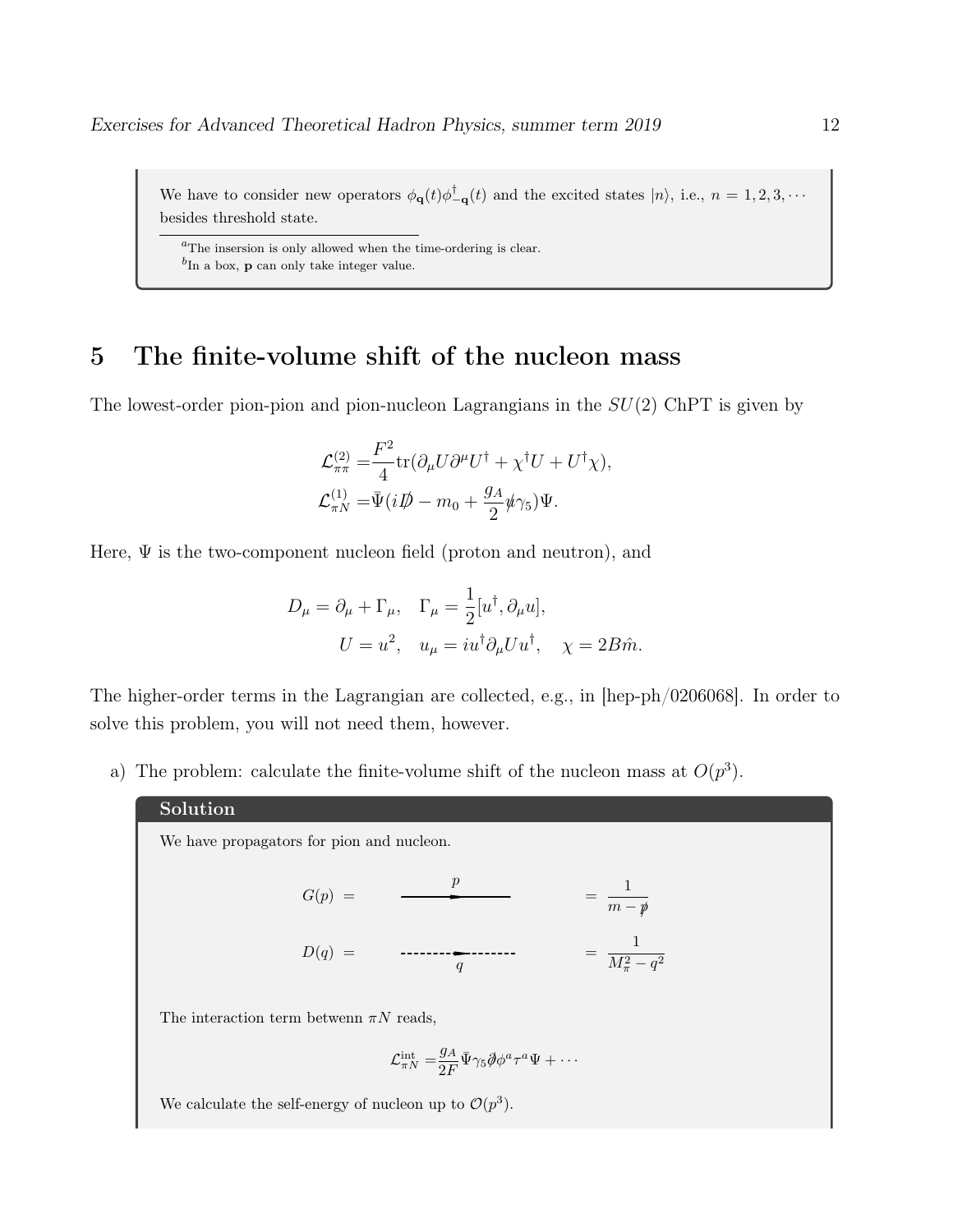$$
\Sigma(p) = \frac{p}{p-q} \qquad \qquad = \int \frac{d^D q}{(2\pi)^D i} \left(\frac{g_A}{2F}\right)^2 \gamma_5 q^{\pi a} \frac{1}{m-p+q} \gamma_5 q^{\pi a} \frac{1}{M_{\pi}^2 - q^2}
$$

Then,

$$
\Sigma(p) = \left(\frac{3g_A^2}{4F^2}\right) \int \frac{d^Dq}{(2\pi)^D i} \frac{\gamma_5 \oint \left[\rlap{\,/}p - \rlap{\,/}q + m\right] \gamma_5 \rlap{\,/}q}{\left[(p - q)^2 - m^2\right] \left[q^2 - M_\pi^2\right]}.
$$
\n(5.1)

The numerator with Dirac structure is dealt with as

$$
N = q \left[ \not{p} - \not{q} - m \right] q
$$
  
=  $q \not{p} q - q^2 q - m q^2$   
=  $2pqq - q^2 \not{p} - q^2 q - m q^2$ . (5.2)

Put on on-shell condition,  $p\!\!\!/ \rightarrow m.$ 

$$
\frac{N}{D} \rightarrow \frac{(2pq - q^2)q - 2mq^2}{[(p - q)^2 - m^2][q^2 - M_\pi^2]} \n= \frac{(m^2 - p^2 + 2pq - q^2)q - 2m(q^2 - M_\pi^2) - 2mM_\pi^2}{[(p - q)^2 - m^2][q^2 - M_\pi^2]} \n= -\frac{q}{q^2 - M_\pi^2} - \frac{2m}{(p - q)^2 - m^2} - \frac{2mM_\pi^2}{[(p - q)^2 - m^2][q^2 - M_\pi^2]} \n= -X_1 - X_2 - X_3.
$$
\n(5.3)

So we h[a](#page-14-0)ve in the infinite volume  $a$ ,

$$
\Sigma(p) = \left(-\frac{3g_A^2}{4F^2}\right) \int \frac{d^Dq}{(2\pi)^{D_i}} (X_1 + X_2 + X_3).
$$
\n(5.4)

Now in a [b](#page-14-1)ox, we have  $\frac{b}{b}$ ,

$$
\Sigma_{L}(p) = \left(-\frac{3g_{A}^{2}}{4F^{2}}\right) \frac{1}{L^{d}} \sum_{\mathbf{q}} \int \frac{dq^{0}}{(2\pi)i} (X_{1} + X_{2} + X_{3})
$$
\n
$$
= \left(-\frac{3g_{A}^{2}}{4F^{2}}\right) \int \frac{dq^{0}}{(2\pi)i} \int \frac{d^{d}q}{(2\pi)^{d}} \sum_{\mathbf{n}} \left(\frac{2\pi}{L}\right)^{d} \delta^{(d)}(\mathbf{q} - \frac{2\pi \mathbf{n}}{L})(X_{2} + X_{3})
$$
\n
$$
= \left(-\frac{3g_{A}^{2}}{4F^{2}}\right) \int \frac{d^{D}q}{(2\pi)^{D}i} \sum_{\mathbf{n}} \delta^{(d)}(\mathbf{n} - \frac{\mathbf{q}L}{2\pi})(X_{2} + X_{3})
$$
\n
$$
= \left(-\frac{3g_{A}^{2}}{4F^{2}}\right) \int \frac{d^{D}q}{(2\pi)^{D}i} \sum_{\mathbf{n}} e^{i\mathbf{n}\mathbf{q}L}(X_{2} + X_{3}). \tag{5.5}
$$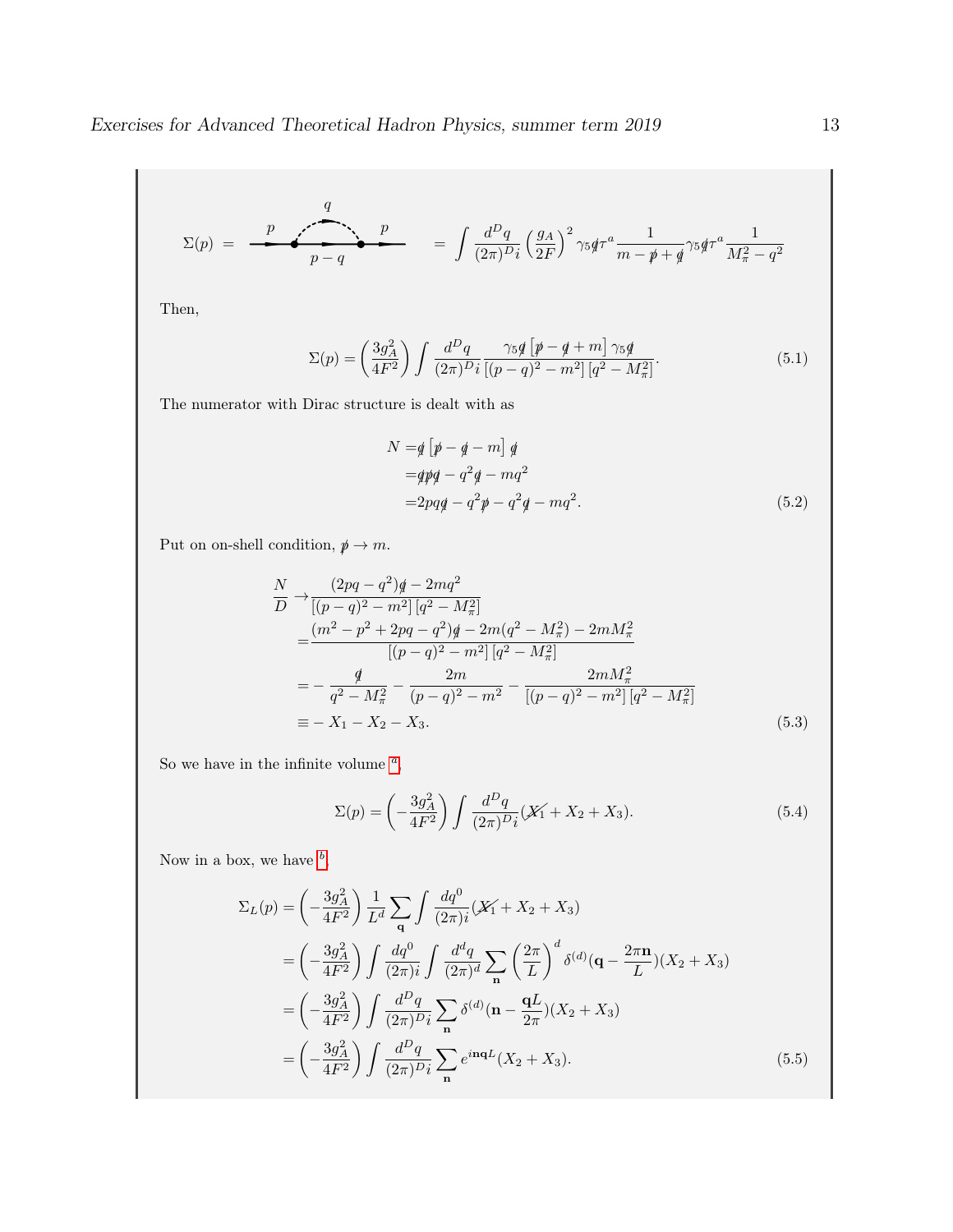The nu[c](#page-14-2)leon mass is related to self-energy by  $\emph{c}$ 

$$
G = \frac{1}{m - p} + \frac{1}{m - p} \Sigma(p) \frac{1}{m - p} + \cdots
$$
  
= 
$$
\frac{1}{m - p - \Sigma(p)}.
$$
 (5.6)

It means

$$
\Sigma(p=m) = 0.\tag{5.7}
$$

In the finite volume, we still use  $m$  as parameter of Lagrangian and we have

$$
m - m_L - \Sigma_L(p = m_L) = 0 \tag{5.8}
$$

yielding to

$$
\Delta m \equiv m_L - m = -\Sigma_L (p = m_L)
$$
  
=\Sigma (p = m) - \Sigma\_L (p = m\_L)  
=\Sigma (p = m) - \Sigma\_L (p = m) + high-order. (5.9)

Now let us calculate mass shift.

$$
\Sigma(p=m) - \Sigma_L(p=m) = \left(\frac{3g_A^2}{4F^2}\right) \sum_{\mathbf{n}\neq 0} \int \frac{d^4q}{(2\pi)^4 i} e^{i\mathbf{n}\mathbf{q}L} (X_2 + X_3)
$$
  

$$
\equiv I_2 + I_3
$$
 (5.10)

where

$$
I_2 = \left(\frac{3g_A^2}{4F^2}\right) \sum_{\mathbf{n}\neq 0} \int \frac{d^4q}{(2\pi)^4i} e^{i\mathbf{n}\mathbf{q}L} \frac{2m}{(p-q)^2 - m^2}
$$
  
\n
$$
= \left(\frac{3mg_A^2}{2F^2}\right) \sum_{\mathbf{n}\neq 0} \int \frac{d^4k}{(2\pi)^4i} e^{i\mathbf{n}(\mathbf{k}+\mathbf{p})L} \frac{1}{k^2 - m^2}
$$
  
\n
$$
= \left(-\frac{3mg_A^2}{2F^2}\right) \sum_{\mathbf{n}\neq 0} \int \frac{d^4k_E}{(2\pi)^4} e^{i\mathbf{n}\cdot k_E L} \frac{1}{k_E^2 + m^2}, \quad (k_E = (0, \mathbf{k}))
$$
  
\n
$$
= \left(-\frac{3mg_A^2}{2F^2}\right) \sum_{\mathbf{n}\neq 0} \int \frac{d^4k_E}{(2\pi)^4} e^{i\mathbf{n}\cdot k_E L} \int_0^\infty ds \, e^{-(k_E^2 + m^2)s}
$$
  
\n
$$
= \left(-\frac{3mg_A^2}{2F^2}\right) \sum_{\mathbf{n}\neq 0} \int_0^\infty ds \, e^{-m^2s - \frac{n^2L^2}{4s}} \int \frac{d^4k_E}{(2\pi)^4} e^{-(k_E - \frac{i\mathbf{n}L}{2s})^2s}
$$
  
\n
$$
= \left(-\frac{3mg_A^2}{2F^2}\right) \sum_{\mathbf{n}\neq 0} \int_0^\infty ds \, e^{-m^2s - \frac{n^2L^2}{4s}} \int \frac{2\pi^2k^3 dk}{(2\pi)^4} e^{-k^2s}
$$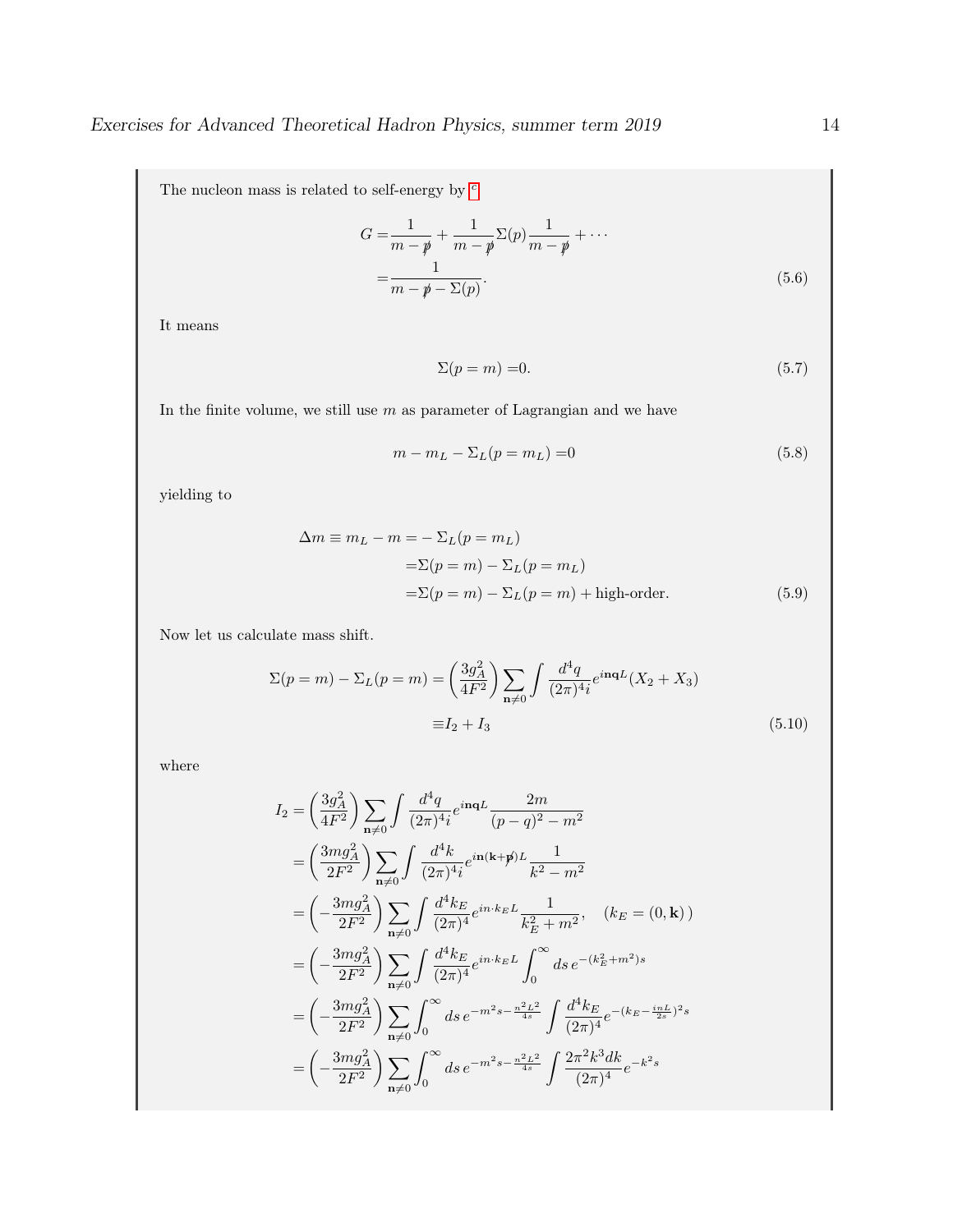$$
= \left(-\frac{3mg_A^2}{2F^2}\right) \sum_{\mathbf{n}\neq 0} \int_0^\infty ds \, e^{-m^2 s - \frac{n^2 L^2}{4s}} \left(\frac{1}{16\pi^2 s^2}\right)
$$
  

$$
= \left(-\frac{3m^2 g_A^2}{8\pi^2 F^2}\right) \frac{1}{L} \sum_{\mathbf{n}\neq 0} \frac{1}{n} K_1(nmL)
$$
  

$$
\sim \left(-\frac{3m^{3/2} g_A^2}{8\sqrt{2}\pi^{3/2} F^2}\right) \frac{1}{L^{3/2}} \sum_{\mathbf{n}\neq 0} \frac{1}{n^{3/2}} e^{-nmL}
$$
(5.11)

and

$$
I_{3} = \left(\frac{3g_{A}^{2}}{4F^{2}}\right) \sum_{\mathbf{n}\neq 0} \int \frac{d^{4}q}{(2\pi)^{4}i} e^{i\mathbf{n}\mathbf{q}L} \frac{2mM_{\pi}^{2}}{[(p-q)^{2} - m^{2}][q^{2} - M_{\pi}^{2}]}
$$
\n
$$
= \left(\frac{3mM_{\pi}^{2}g_{A}^{2}}{2F^{2}}\right) \sum_{\mathbf{n}\neq 0} \int \frac{d^{4}q}{(2\pi)^{4}i} e^{i\mathbf{n}\mathbf{q}L} \int dx \frac{1}{[(q-xp)^{2} - \Delta]^{2}}, \quad \Delta = x^{2}m^{2} + (1-x)M_{\pi}^{2}
$$
\n
$$
= \left(\frac{3mM_{\pi}^{2}g_{A}^{2}}{2F^{2}}\right) \sum_{\mathbf{n}\neq 0} \int dx \int \frac{d^{4}l_{E}}{(2\pi)^{4}} e^{i\mathbf{n}(1+\mathcal{Y}\mathbf{p})L} \frac{1}{[l_{E}^{2} + \Delta]^{2}}
$$
\n
$$
= \left(\frac{3mM_{\pi}^{2}g_{A}^{2}}{2F^{2}}\right) \sum_{\mathbf{n}\neq 0} \int dx \int_{0}^{\infty} ds \, s e^{-sx^{2}m^{2} - s(1-x)M_{\pi}^{2}} \left(\int \frac{dl_{0}}{(2\pi)^{6}} e^{-sl_{0}^{2}}\right) \left(\int \frac{d^{3}l}{(2\pi)^{3}} e^{i\mathbf{n}L} e^{-sl^{2}}\right)
$$
\n
$$
= \left(\frac{3mM_{\pi}^{2}g_{A}^{2}}{2F^{2}}\right) \sum_{\mathbf{n}\neq 0} \int dx \int_{0}^{\infty} ds \, s e^{-sx^{2}m^{2} - s(1-x)M_{\pi}^{2} - \frac{n^{2}L^{2}}{4s}} \left(\frac{1}{2\sqrt{\pi s}}\right) \left(\frac{1}{8\pi^{3/2}s^{3/2}}\right)
$$
\n
$$
= \left(\frac{3mM_{\pi}^{2}g_{A}^{2}}{32\pi^{2}F^{2}}\right) \sum_{\mathbf{n}\neq 0} \int dx \int_{0
$$

<span id="page-14-1"></span><span id="page-14-0"></span> ${}^aX_1$  is odd in q thus the corresponding integral or sum vanishes.

<sup>b</sup>Since p is on-shell,  $X_2$  and  $X_3$  are both regular after integrating out  $q^0$ . Poisson formula can be applied therefore.

<span id="page-14-2"></span> $c$ We use physical mass in the Lagrangian.

<span id="page-14-3"></span><sup>d</sup>I roughly get  $\gamma \simeq 1/4$  and  $\delta \simeq 1/2$ .

# 6 Calculation of sums

Calculate  $\Sigma$  $n \neq 0$ 1  $\frac{1}{n^2}$ . This sum diverges and needs regularization. Use dimensional regularization and arrive to the result, shown in the text.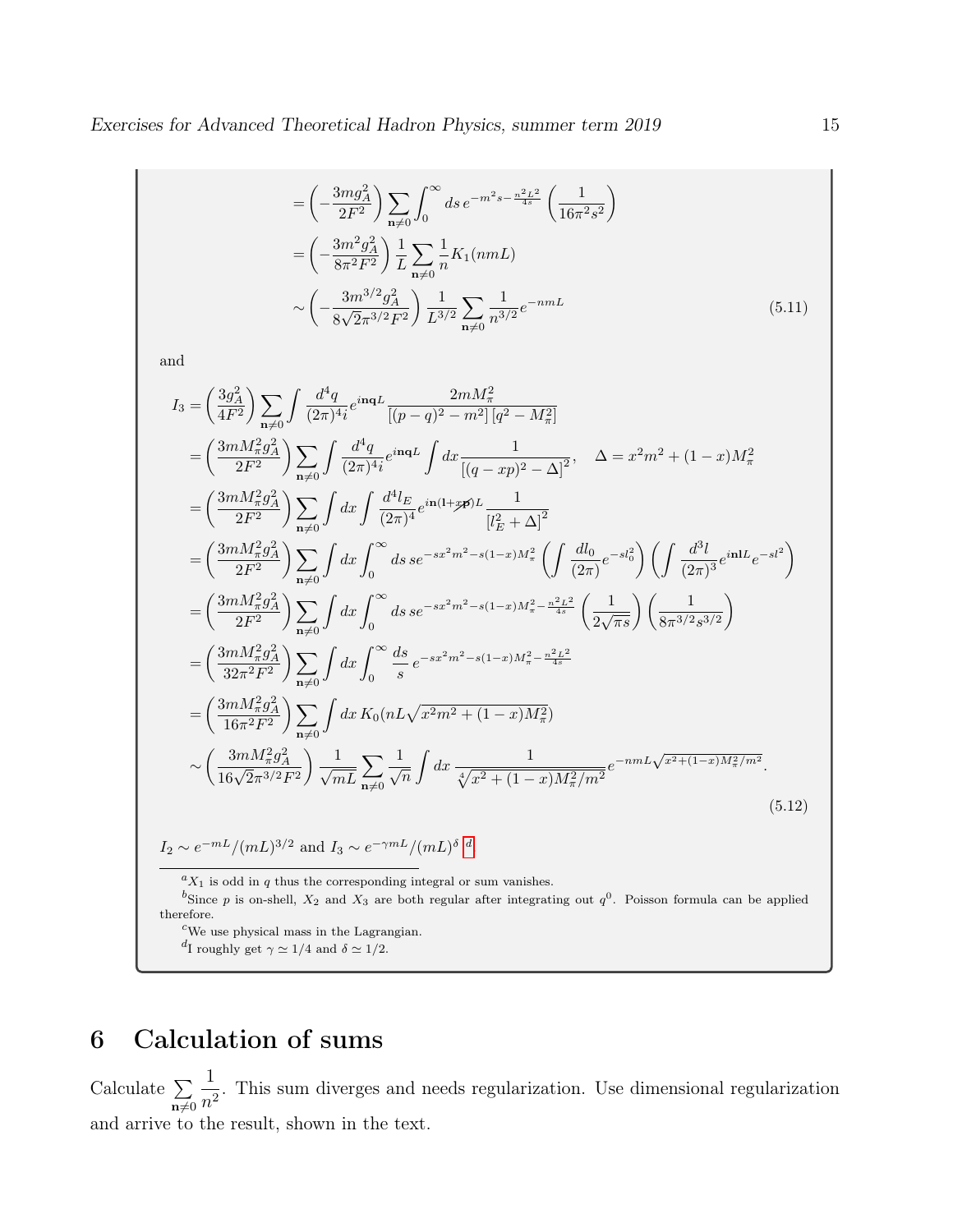a) Regularization in the infrared part.

## Solution

We introduce infrared cut-off  $\mu$ .

 $I=\sum$  $n\neq0$ 1  $n<sup>2</sup>$  $=\sum \left( \frac{1}{2} \right)$  $n \neq 0$  $\frac{1}{n^2} - \frac{1}{n^2 +}$  $\frac{1}{n^2 + \mu^2} + \frac{1}{n^2 + \mu^2}$  $n^2 + \mu^2$  $\setminus$  $=\mu^2\sum$  $n \neq 0$ 1  $\frac{1}{n^2(n^2+\mu^2)}+\sum$  $n\neq0$ 1  $n^2 + \mu^2$  $\equiv J_1 + I_1.$  (6.1)

Here

$$
J_1 = \mu^2 \sum_{\mathbf{n} \neq 0} \frac{1}{n^2 (n^2 + \mu^2)}\tag{6.2}
$$

is convergent and calculated numerically. On the other hand,

$$
I_1 = \sum_{\mathbf{n}\neq 0} \frac{1}{n^2 + \mu^2}
$$
  
= 
$$
\sum_{\mathbf{n}} \frac{1}{n^2 + \mu^2} - \frac{1}{\mu^2}
$$
  
= 
$$
I_2 - \frac{1}{\mu^2}.
$$
 (6.3)

 $\mathcal{I}_2$  is well-defined in the infrared part thus Poisson formular can be applied.

b) Regularization in the ultra-violet part.

## Solution

We use Poisson formular.

$$
I_2 = \sum_{\mathbf{n}} \frac{1}{n^2 + \mu^2}
$$
  
=  $\int d^d x \sum_{\mathbf{n}} \delta^{(d)} (x - \mathbf{n}) \frac{1}{x^2 + \mu^2}$   
=  $\int d^d x \sum_{\mathbf{n}} e^{i2\pi \mathbf{n} \mathbf{x}} \frac{1}{x^2 + \mu^2}$   
=  $\int d^d x \frac{1}{x^2 + \mu^2} + \sum_{\mathbf{n} \neq 0} \int d^d x e^{i2\pi \mathbf{n} \mathbf{x}} \frac{1}{x^2 + \mu^2}$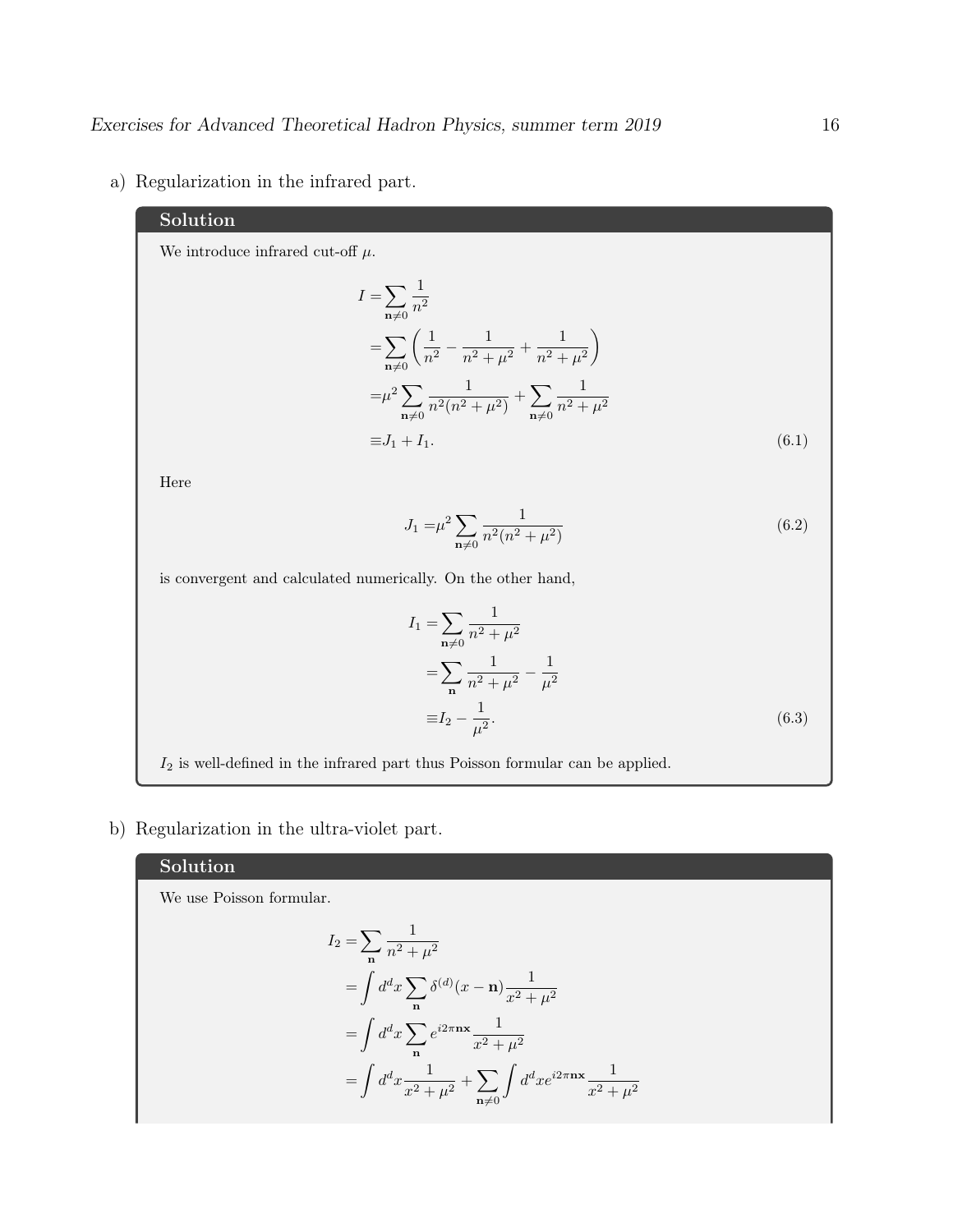Exercises for Advanced Theoretical Hadron Physics, summer term 2019 17

$$
=L_0+\sum_{\mathbf{n}\neq 0}L_{\mathbf{n}}.\tag{6.4}
$$

There is ultr[a](#page-16-0)-violet divergence in  $L_0$  and we use dim.-reg.  $a$ .

$$
L_0 = \int d^d x \frac{1}{x^2 + \mu^2}
$$
  
=  $\pi^{d/2} \Gamma (1 - \frac{d}{2}) (\frac{1}{\mu^2})^{1 - \frac{d}{2}}$   
=  $- 2\pi^2 \mu$ . (6.5)

The  $L_{\mathbf n}$  is regular thus  $d$  can be recovered to 3 naturally.

$$
L_{\mathbf{n}} = \int d^{3}x e^{i2\pi \mathbf{n} \mathbf{x}} \frac{1}{x^{2} + \mu^{2}}
$$
  
\n
$$
= 2\pi \int_{0}^{\infty} x^{2} dx \int_{-1}^{1} dz e^{i2\pi nxz} \frac{1}{x^{2} + \mu^{2}}
$$
  
\n
$$
= 2\pi \int_{0}^{\infty} x^{2} dx \frac{e^{i2\pi nx} - e^{-i2\pi nx}}{2\pi nx} \frac{1}{x^{2} + \mu^{2}}
$$
  
\n
$$
= \frac{1}{n} \int_{-\infty}^{\infty} x dx \frac{e^{i2\pi nx}}{x^{2} + \mu^{2}}
$$
  
\n
$$
= \frac{\pi}{n} \frac{e^{-2\pi n\mu}}{\mu}.
$$
  
\n(6.6)

<span id="page-16-0"></span> ${}^a$ A latent couter-term has been introduced in dim.-reg. of 3-d integral.

# 7 Field Theory in  $1 + 1$  dimensions

Consider NREFT with a single scalar field in  $1 + 1$  dimensions.

a) In the infinite volume, derive the Lippmann-Schwinger equation and unitarity relation. Write down the representation of the scattering amplitude in the CM frame in terms of the scattering phase shift.

## Solution

We c[a](#page-18-0)n firstly calcualte phase space factor in the CM frame  $a$ .

$$
\rho(E) = \frac{1}{2} \int \frac{d^d q_1}{(2\pi)^d} \frac{d^d q_2}{(2\pi)^d} (2\pi)^D \delta^{(D)}(P - q_1 - q_2)
$$
  
= 
$$
\frac{1}{2} \int dq_1 \delta(E - E_1 - E_2)
$$
  
= 
$$
\frac{1}{2} \int dq \delta(E - 2m - \frac{q^2}{2m} - \frac{q^2}{2m})
$$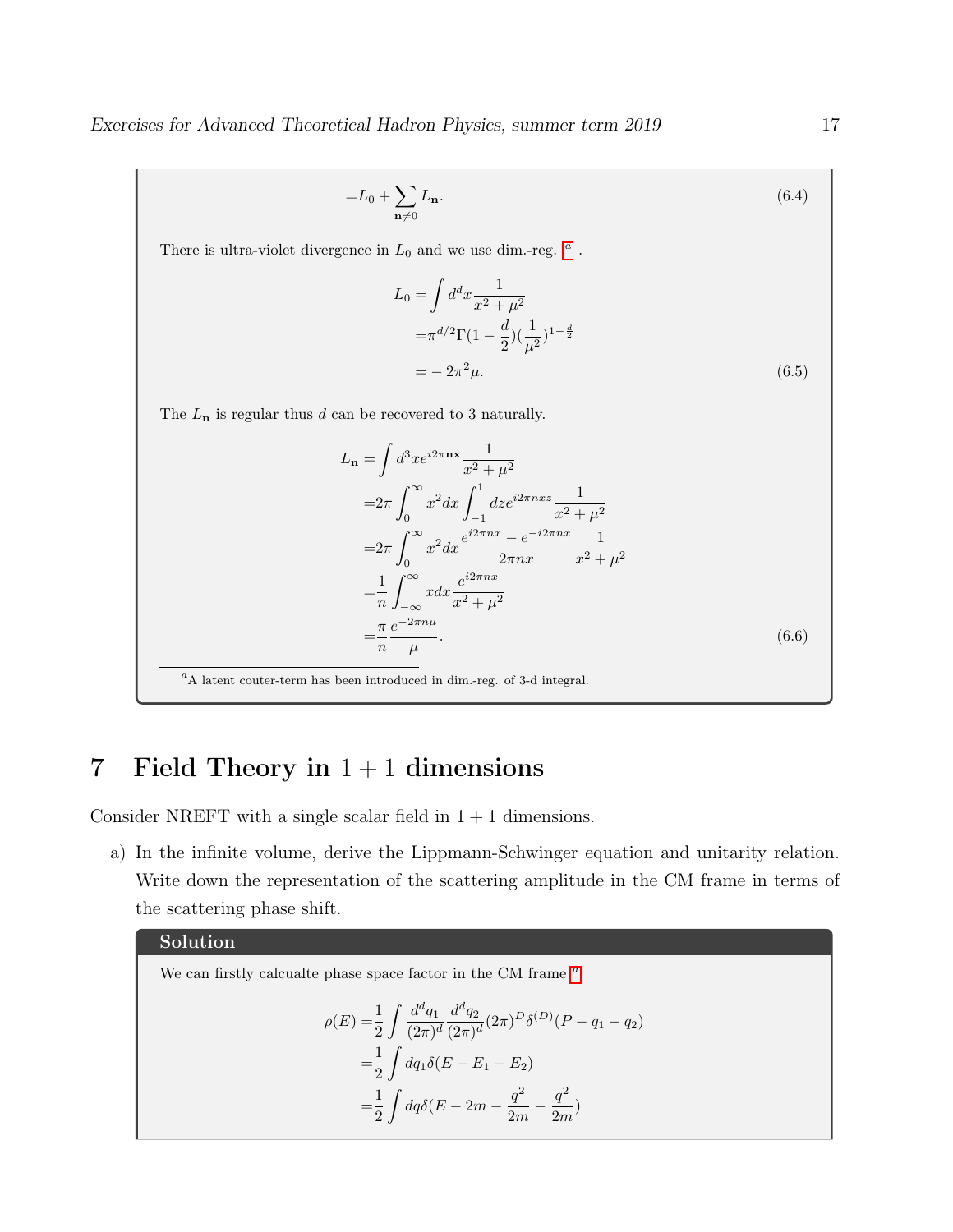$$
=\frac{1}{2} \int dq \frac{\delta(q - \sqrt{m(E - 2m)})}{\frac{2q}{m}}
$$

$$
=\frac{m}{4p_*}
$$
\n(7.1)

where we call  $p_* = \sqrt{m(E - 2m)}$ . We have LS equation,

$$
T(p,q) = V(p,q) + \int \frac{d^D k}{(2\pi)^D i} V(p,k) G(k) T(k,q).
$$
 (7.2)

We can further simplify it as  $\frac{b}{b}$  $\frac{b}{b}$  $\frac{b}{b}$ ,

$$
T(E) = V(E) + V(E)G_0(E)T(E)
$$
\n(7.3)

where  $c$ 

$$
T(E) = T(p_*, p_*), \quad V(E) = V(p_*, p_*)
$$
\n(7.4)

and

$$
G_0 = \int \frac{d^D k}{(2\pi)^D i} G(k)
$$
  
\n
$$
= \frac{1}{2} \int \frac{d^D k}{(2\pi)^D i} \frac{1}{[m + \frac{k^2}{2m} - k_0 - i\epsilon] \left[m + \frac{(-k)^2}{2m} - E + k_0 - i\epsilon\right]}
$$
  
\n
$$
= \frac{1}{2} \int \frac{d^d k}{(2\pi)^d} \frac{1}{2m - E + \frac{k^2}{m} - i\epsilon}
$$
  
\n
$$
= \frac{m}{2} \int \frac{d^d k}{(2\pi)^d} \frac{1}{k^2 - p_{\ast}^2 - i\epsilon}
$$
  
\n
$$
= \frac{m}{2(4\pi)^{d/2}} \Gamma(1 - \frac{d}{2}) \left(\frac{1}{-p_{\ast}^2 - i\epsilon}\right)^{1 - \frac{d}{2}} = \frac{im}{4p_{\ast}}.
$$
 (7.5)

To simplify notation,  $p_* \to p.$  Now we can solve out  $T\text{-matrix},$ 

$$
T(E) = \frac{V(E)}{1 - \frac{im}{4p}V(E)}.
$$
\n(7.6)

We can check the unitarity relation.

$$
\Im T = \frac{V}{1 - \left(\frac{m}{4p}V\right)^2} \frac{m}{4p} V, \quad |T|^2 = \frac{V^2}{1 - \left(\frac{m}{4p}V\right)^2} \tag{7.7}
$$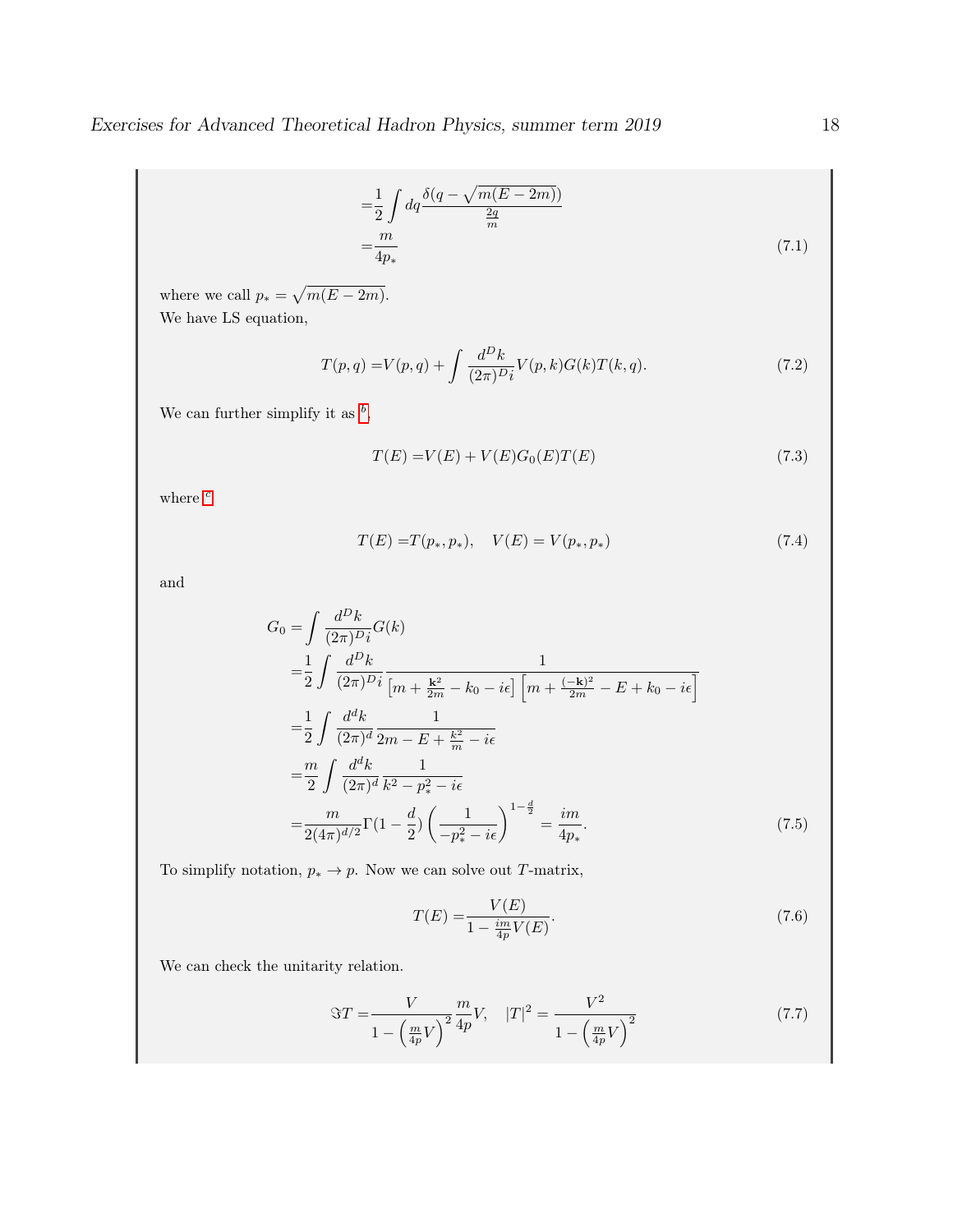so we have

$$
\Im T = \frac{m}{4p}|T|^2. \tag{7.8}
$$

We write down T-matrix as

$$
T = \frac{C}{\cot \delta - i} \tag{7.9}
$$

yielding to

$$
\Im T = \frac{C}{1 + \cot^2 \delta}, \quad |T|^2 = \frac{C^2}{1 + \cot^2 \delta}.
$$
\n(7.10)

Therefore,

$$
C = \frac{4p}{m}.\tag{7.11}
$$

Also, we have match equation,

$$
\frac{4p}{m}\frac{1}{\cot\delta - i} = \frac{4p}{m}\frac{1}{p\cot\delta - ip} = T = \frac{V}{1 - i\frac{m}{4p}V} = \frac{4p^2}{m}\frac{1}{\frac{4p^2}{m}V^{-1} - ip}.
$$
(7.12)

It means  $d$ 

$$
p \cot \delta = \frac{4p^2}{m} V^{-1} = p^2 [a_0 + a_1 p^2 + \dots].
$$
 (7.13)

<span id="page-18-1"></span><span id="page-18-0"></span> ${}^a\mathrm{We}$  have symmetry factor  $1/2$  in phase space factor because of identical particle.  ${}^b\mathbf{Call}$   $G=N/D,$  we can factorize  $V,T$  out of the integral,

$$
\int \frac{d^D k}{(2\pi)^{D_i}} V(p,k)G(k)T(k,q) = \int \frac{d^D k}{(2\pi)^{D_i}} \frac{V(p,k)}{D(k)} N(k)T(k,q)
$$
  
\n
$$
= \int \frac{d^D k}{(2\pi)^{D_i}} \frac{[V(p,k) - V(p,p_*) + V(p,p_*)] [T(k,q) - T(p_*,q) + T(p_*,q)]}{D(k)} N(k)
$$
  
\n
$$
\to V(p,p_*) \left[ \int \frac{d^D k}{(2\pi)^{D_i}} \frac{N(k)}{D(k)} \right] T(p_*,q)
$$
  
\n
$$
= V(p,p_*) \left[ \int \frac{d^D k}{(2\pi)^{D_i}} G(k) \right] T(p_*,q).
$$

Here we have used the fact that regular function disappears in dim.-reg. integral. And functions

$$
\frac{[V(p,k) - V(p,p_*)]}{D(k)}, \frac{[T(k,q) - T(p_*,q)]}{D(k)}
$$

are both regular.

<span id="page-18-3"></span><span id="page-18-2"></span> $^c\!$  Notice the symmetry factor  $1/2$  because of identical particle. We have potential  $V(p,q) = c_0 + c_1(p^2 + q^2) + \cdots$  and on-shell potential  $V(E) = c_0 + c_1'p_*^2 + \cdots$ .

b) Write down the expression of the scattering amplitude in a finite volume and derive the Lüscher equation.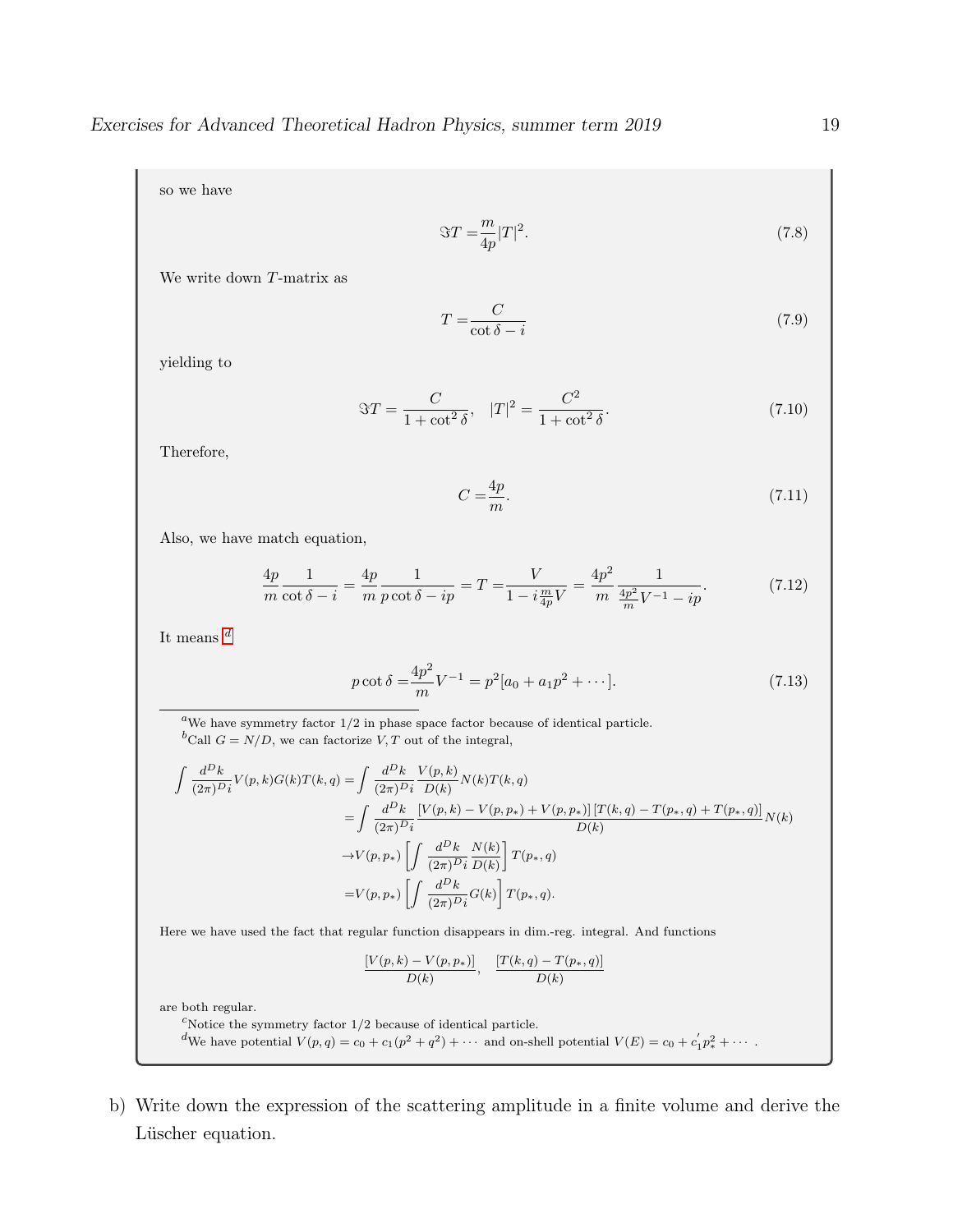## Solution

We h[a](#page-19-0)ve LS equation in a finite volume  $a$ ,

$$
T_L = V + V G_0^L T_L \tag{7.14}
$$

where

$$
G_0^L = \frac{1}{2} \int \frac{dk^0}{(2\pi)i} \frac{1}{L^d} \sum_{\mathbf{k}} \frac{1}{\left[m + \frac{\mathbf{k}^2}{2m} - k_0 - i\epsilon\right] \left[m + \frac{(-\mathbf{k})^2}{2m} - E + k_0 - i\epsilon\right]}
$$
  

$$
= \frac{1}{2} \frac{1}{L^d} \sum_{\mathbf{k}} \frac{1}{\left[2m - E + \frac{k^2}{m} - i\epsilon\right]}
$$
  

$$
= \frac{m}{2} \frac{1}{L} \sum_{k=-\infty}^{\infty} \frac{1}{\left[k^2 - p_{\ast}^2\right]}.
$$
 (7.15)

We can solve out  $T_L$ ,

$$
T_L = \frac{1}{V^{-1} - G_0^L}.\tag{7.16}
$$

Lüsche equation is quantization condition which determines the poles of T-matrix.

$$
V^{-1} = G_0^L. \tag{7.17}
$$

From the match equation in the infinite volume, we have seen that

$$
V^{-1} = \frac{m}{4p} \cot \delta. \tag{7.18}
$$

Now we write down that

$$
\frac{m}{4p}\cot\delta = \frac{m}{2}\frac{1}{L}\sum_{k=-\infty}^{\infty} \frac{1}{[k^2 - p^2]}
$$
\n(7.19)

that is

$$
\cot \delta = 2p\mathcal{Z}(p, L). \tag{7.20}
$$

The definition of Lüsche zeta funtion in  $1 + 1$  dimensions is

$$
\mathcal{Z}(p, L) = \frac{1}{L} \sum_{k=-\infty}^{\infty} \frac{1}{[k^2 - p^2]}.
$$
\n(7.21)

$$
\int \frac{dk^0}{(2\pi)i} \frac{1}{L^d} \sum_{\mathbf{k}} V(p,k) G(k) T(k,q)
$$

<span id="page-19-0"></span><sup>&</sup>lt;sup>a</sup>We can factorize  $V, T$  out as well,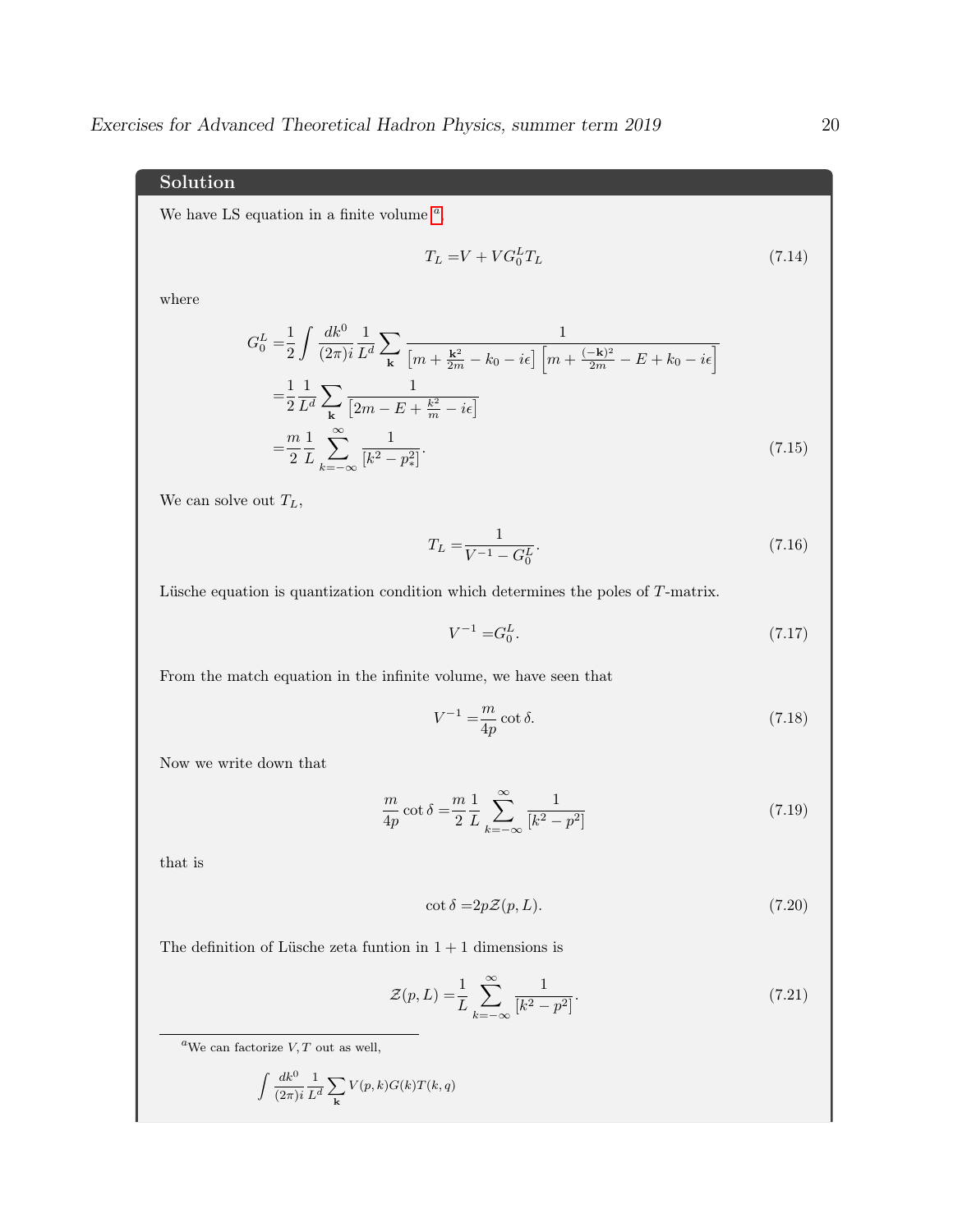$$
= \int \frac{dk^0}{(2\pi)^i} \frac{1}{L^d} \sum_{\mathbf{k}} \frac{V(p,k)}{D(k)} N(k)T(k,q)
$$
  
\n
$$
= \int \frac{dk^0}{(2\pi)^i} \frac{1}{L^d} \sum_{\mathbf{k}} \frac{[V(p,k) - V(p,p_*) + V(p,p_*)] [T(k,q) - T(p_*,q) + T(p_*,q)]}{D(k)}
$$
  
\n
$$
\rightarrow V(p,p_*) \left[ \int \frac{dk^0}{(2\pi)^i} \frac{1}{L^d} \sum_{\mathbf{k}} \frac{N(k)}{D(k)} \right] T(p_*,q)
$$
  
\n
$$
= V(p,p_*) \left[ \int \frac{dk^0}{(2\pi)^i} \frac{1}{L^d} \sum_{\mathbf{k}} G(k) \right] T(p_*,q).
$$
  
\nNow we state that regular function disappears in sum.

$$
\int \frac{dk^0}{(2\pi)i} \frac{1}{L^d} \sum_{\mathbf{k}} f(k) = \underbrace{\int \frac{d^D k}{(2\pi)^D i} f(k) + \underbrace{\left[ \int \frac{dk^0}{(2\pi)i} \frac{1}{L^d} \sum_{\mathbf{k}} - \int \frac{d^D k}{(2\pi)^D i} \right] f(k)}_{\text{exponentially suppressed}}
$$

c) Evaluate the Lüsche zeta function in  $1 + 1$  dimensions explicitly and prove that the the Lüsche equation reproduces the result already known n 1-dimensional quantum mechanics.

## Solution

The analytic continuation of Lüsche zeta function in  $1 + 1$  dimensions is well-defined,

$$
\mathcal{Z}(i\kappa, L) = \frac{1}{L} \sum_{k=-\infty}^{\infty} \frac{1}{[k^2 + \kappa^2]}
$$
  
\n
$$
= \int_{-\infty}^{\infty} dk \frac{1}{L} \sum_{n=-\infty}^{\infty} \delta(\frac{2\pi n}{L} - k) \frac{1}{k^2 + \kappa^2}
$$
  
\n
$$
= \sum_{n=-\infty}^{\infty} \int_{-\infty}^{\infty} \frac{dk}{2\pi} \frac{e^{inkL}}{k^2 + \kappa^2}
$$
  
\n
$$
= \sum_{n>0} \int_{-\infty}^{\infty} \frac{dk}{2\pi} \frac{e^{inkL}}{k^2 + \kappa^2} + \sum_{n<0} \int_{-\infty}^{\infty} \frac{dk}{2\pi} \frac{e^{inkL}}{k^2 + \kappa^2} + \int_{-\infty}^{\infty} \frac{dk}{2\pi} \frac{1}{k^2 + \kappa^2}
$$
  
\n
$$
= \sum_{n>0} \frac{ie^{-n\kappa L}}{2i\kappa} + \sum_{n>0} (-i) \frac{e^{-n\kappa L}}{2(-i\kappa)} + \frac{1}{2\kappa}
$$
  
\n
$$
= \frac{1}{\kappa} (\frac{1}{2} + \sum_{n>0} e^{-n\kappa L})
$$
  
\n
$$
= \frac{1}{\kappa} (-\frac{1}{2} + \frac{1}{1 - e^{-\kappa L}})
$$
  
\n
$$
= \frac{1}{2\kappa} \frac{1 + e^{-\kappa L}}{1 - e^{-\kappa L}} = \frac{1}{2\kappa} \coth\left(\frac{\kappa L}{2}\right).
$$
 (7.22)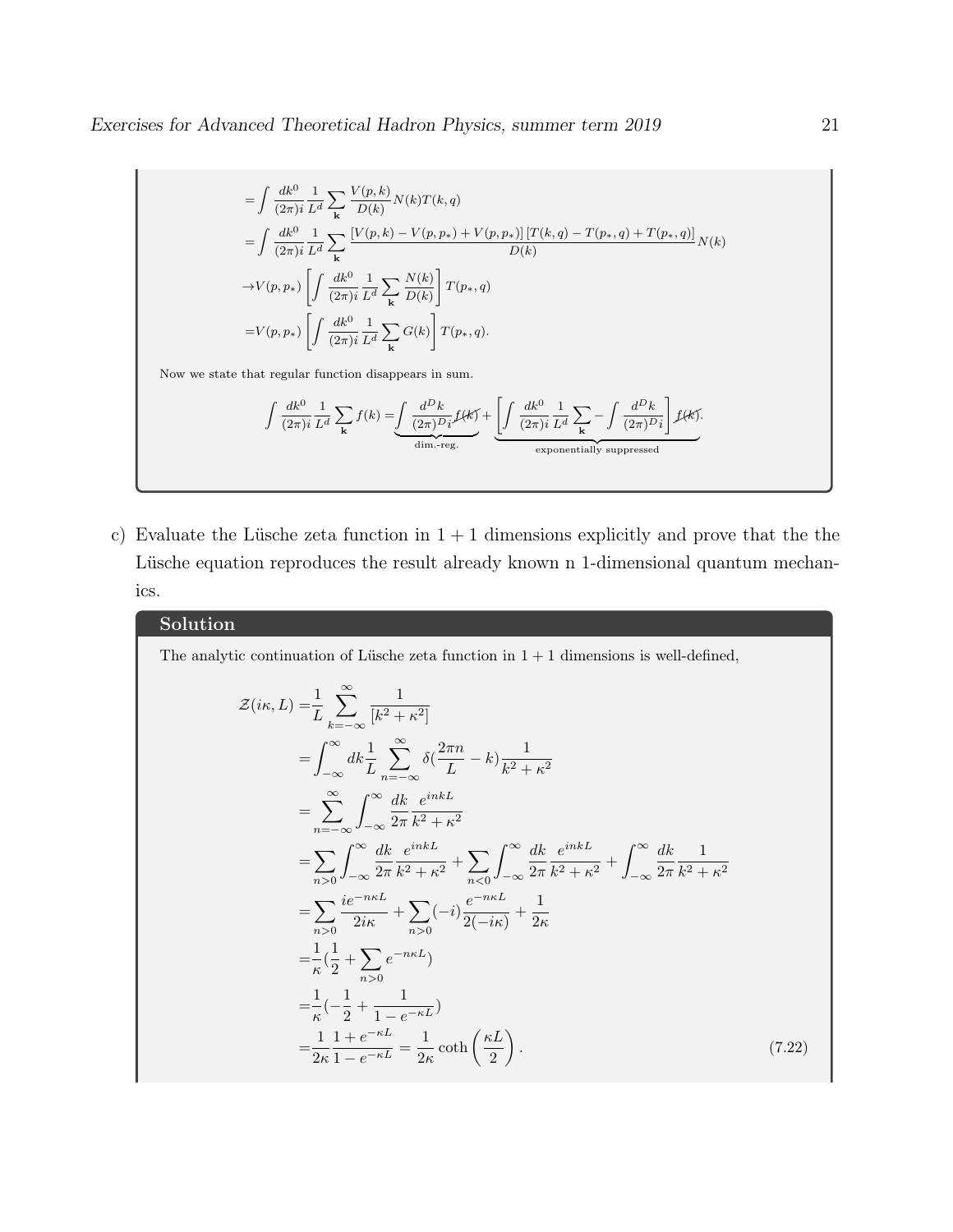Continuate  $\mathcal{Z}(i\kappa, L)$  to complex plane, i.e.,  $\kappa = -ip$ , we have

$$
\mathcal{Z}(p, L) = -\frac{1}{2p} \cot \frac{pL}{2}.
$$
\n(7.23)

Now we solve Lüsche equation,

$$
\cot \delta = 2p\mathcal{Z}(p, L) = -\cot \frac{pL}{2}
$$
\n(7.24)

yielding to

$$
\delta + \frac{pL}{2} = n\pi \tag{7.25}
$$

then

$$
p = \frac{1}{L}(2n\pi - \delta). \tag{7.26}
$$

## 8 Twisted boundary conditions

Suppose, a shallow bound state is made of a particle and an antiparticle. In the NREFT, these are described by separate fields  $\phi$  and  $\phi_a$ , respectively.

In the lectures, we considered the derivation of the finite-volume shift of the bound-state energy on the torus, if the fields are subject to the periodic boundary conditions:

$$
\phi(\mathbf{x} + \mathbf{e}_i L, t) = \phi(\mathbf{x}, t), \quad \phi_a(\mathbf{x} + \mathbf{e}_i L, t) = \phi_a(\mathbf{x}, t)
$$

where  $e_i$ ,  $i = 1, 2, 3$  are unit vectors in the direction of spatial axis. However, sometimes, it is useful to impose more general boundary conditions:

$$
\phi(\mathbf{x} + \mathbf{e}_i L, t) = e^{i\theta_i} \phi(\mathbf{x}, t), \quad \phi_a(\mathbf{x} + \mathbf{e}_i L, t) = e^{-i\theta_i} \phi_a(\mathbf{x}, t).
$$

Here,  $\boldsymbol{\theta} = (\theta_1, \theta_2, \theta_3)^T$  is the twisting angle, with  $0 \le \theta_i < 2\pi$ .

a) How does the Fourier-transform of a field look like? How do you interpret the vector  $\theta$ ?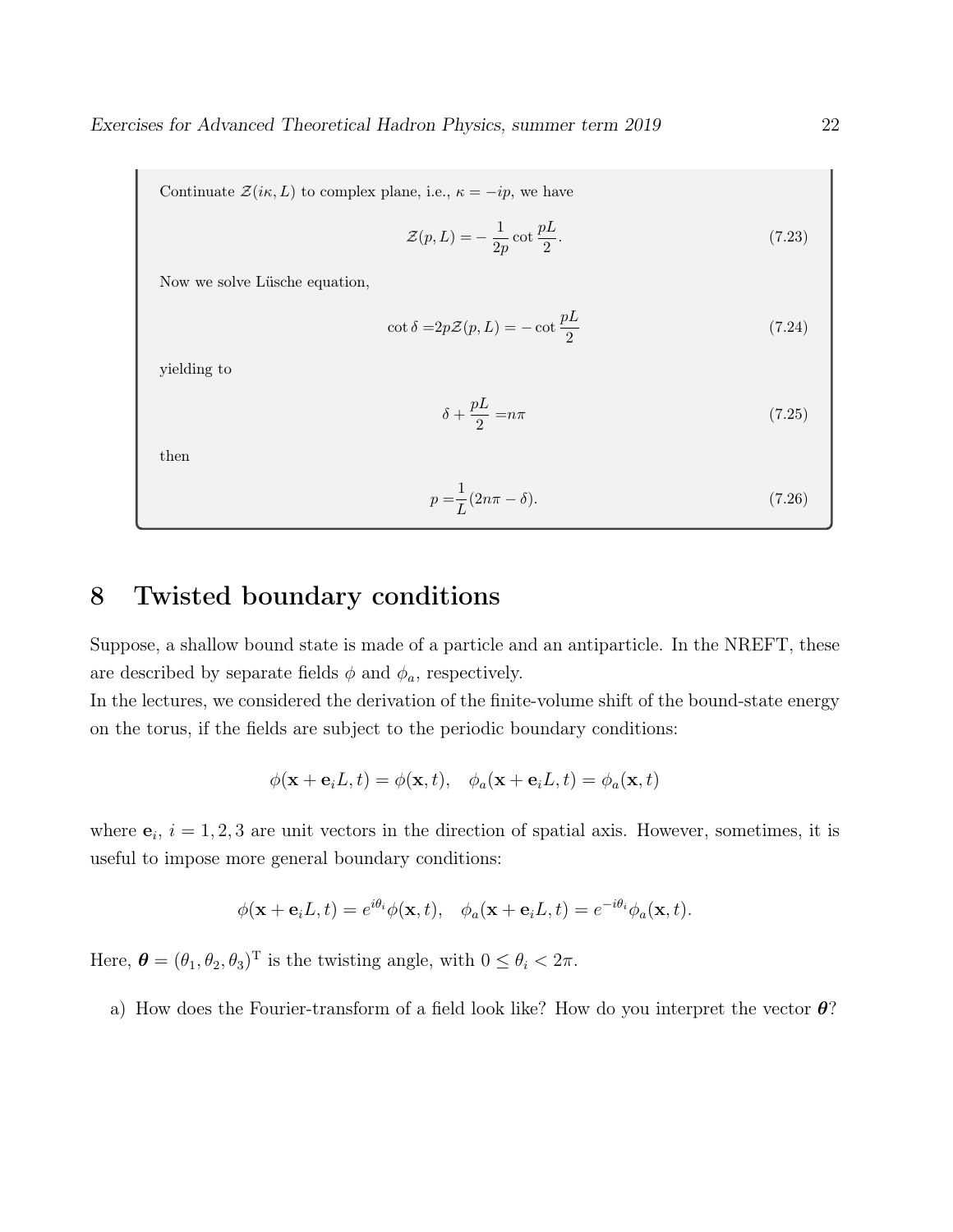## Solution

We have

$$
\phi(\mathbf{x},t) = \frac{1}{L^3} \sum_{\mathbf{k}} \tilde{\phi}(\mathbf{k},t) e^{i\mathbf{k}\mathbf{x}}.
$$
\n(8.1)

The twisting boundary condition asks for

$$
\frac{1}{L^3} \sum_{\mathbf{k}} \tilde{\phi}(\mathbf{k}, t) e^{i\mathbf{k}(\mathbf{x} + \mathbf{e}_i L)} = \frac{1}{L^3} \sum_{\mathbf{k}} \tilde{\phi}(\mathbf{k}, t) e^{i\mathbf{k}\mathbf{x} + i\theta_i}
$$
(8.2)

yielding to

$$
k_i L = 2\pi n_i + \theta_i \tag{8.3}
$$

or say

$$
\mathbf{k} = \frac{2\pi \mathbf{n} + \theta_i}{L}.
$$
\n(8.4)

Since  $0 \le \theta_i < 2\pi$ , the twisting angle is the derivation of momentum from integer. By the same token, for the antiparticle,

$$
\mathbf{k} = \frac{2\pi \mathbf{n} - \theta_i}{L}.
$$
\n(8.5)

b) Derive the energy shift of the two-body state in case of a non-zero  $\theta$ .

### Solution

We have LS in the infinite volume and finite volume,

$$
T = V + VG_0T,
$$
  
\n
$$
T_L = V + VG_0^T T_L
$$
\n(8.6)

where

$$
G_0 = \int \frac{d^4q}{(2\pi)^4 i} \frac{1}{m + \frac{q^2}{2m} - q_0 - i\epsilon} \frac{1}{m + \frac{q^2}{2m} - E + q_0 - i\epsilon}
$$
  
= 
$$
m \int \frac{d^3q}{(2\pi)^3} \frac{1}{q^2 - p^2 - i\epsilon}, \quad p^2 = m(E - 2m)
$$
  
= 
$$
\frac{m}{4\pi} i p
$$
 (8.7)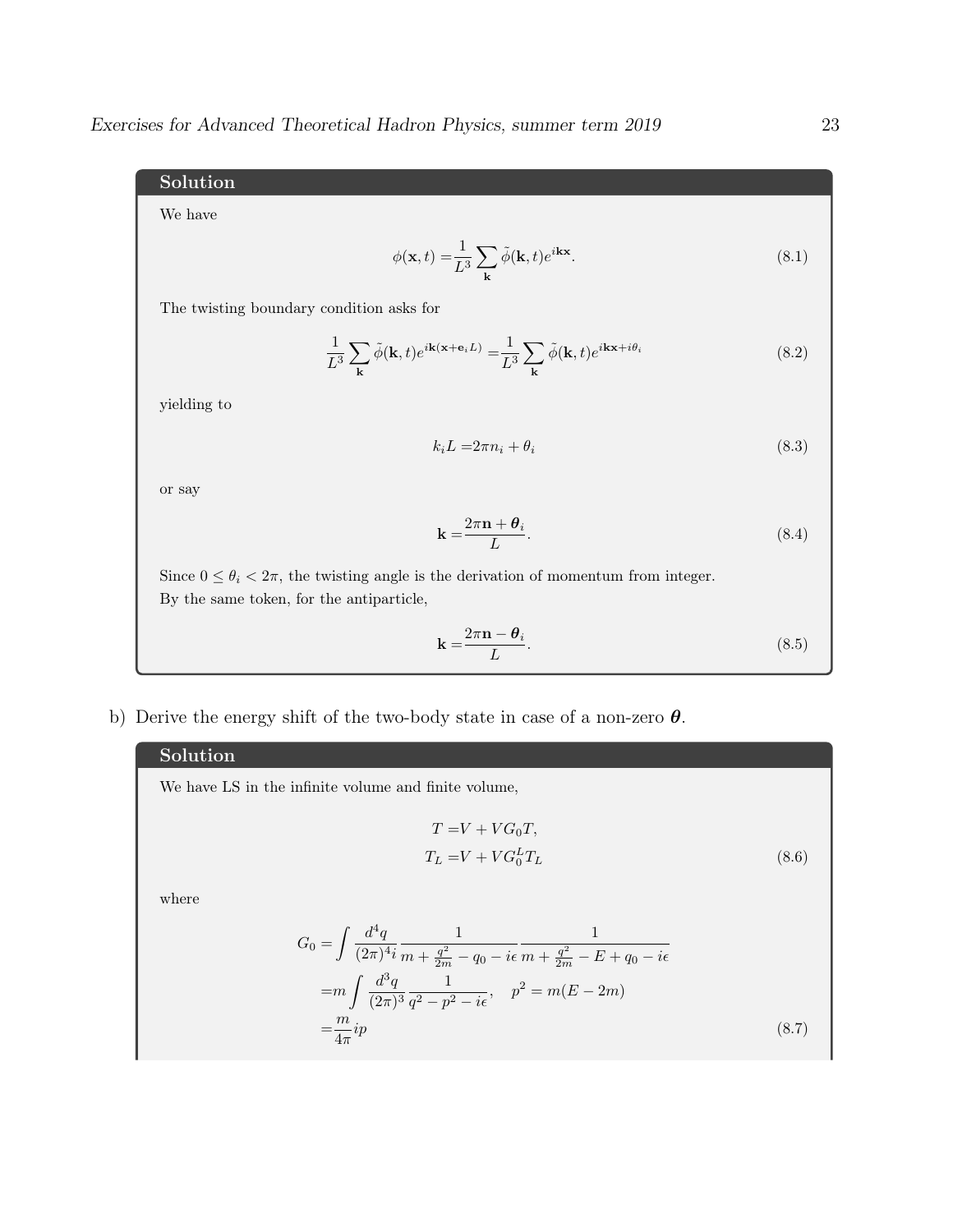and

$$
G_0^L = \int \frac{dq^0}{(2\pi)i} \frac{1}{L^3} \sum_{\mathbf{q} = \frac{2\pi \mathbf{n} + \theta}{L}} \frac{1}{m + \frac{q^2}{2m} - q_0 - i\epsilon} \frac{1}{m + \frac{q^2}{2m} - E + q_0 - i\epsilon}
$$
  
=  $\frac{m}{L^3} \sum_{\mathbf{q} = \frac{2\pi \mathbf{n} + \theta}{L}} \frac{1}{q^2 - p^2}$   
=  $\frac{m}{4\pi} \mathcal{Z}_{\theta}(p, L).$  (8.8)

We define twisting Lüsche zeta function,

$$
\mathcal{Z}_{\theta}(p, L) = \frac{4\pi}{L^3} \sum_{\mathbf{q} = \frac{2\pi \mathbf{n} + \theta}{L}} \frac{1}{q^2 - p^2}.
$$
 (8.9)

The infinite volume T-matrix reads,

$$
T = \frac{4\pi}{m} \frac{1}{\frac{4\pi}{m} V^{-1} - ip} = \frac{4\pi}{m} \frac{1}{p \cot \delta - ip}
$$
 (8.10)

while the finite volume  $T$  is

$$
T_L = \frac{4\pi}{m} \frac{1}{\frac{4\pi}{m} V^{-1} - \mathcal{Z}_{\theta}(p, L)}.
$$
\n(8.11)

The quantization condition or say Lüsche equation is therefore,

$$
p \cot \delta = \mathcal{Z}_{\theta}(p, L). \tag{8.12}
$$

For the shallow bound state,  $p \to i\kappa$ . In the infinite volume,

$$
p \cot \delta \big|_{p=i\kappa_B} = -\kappa_B \tag{8.13}
$$

and finite volume,

$$
\mathcal{Z}_{\theta}(i\kappa, L) = \frac{4\pi}{L^3} \sum_{\mathbf{q} = \frac{2\pi \mathbf{n} + \theta}{L}} \frac{1}{q^2 + \kappa^2}
$$
  
\n
$$
= \frac{1}{\pi L} \sum_{\mathbf{n}} \frac{1}{(\mathbf{n} + \frac{\theta}{2\pi})^2 + \nu^2}
$$
  
\n
$$
= 4\pi \sum_{\mathbf{n}} \int \frac{d^3k}{(2\pi)^3} e^{i\mathbf{n}kL} \frac{1}{(\mathbf{k} + \frac{\theta}{L})^2 + \kappa^2}
$$
  
\n
$$
= 4\pi \sum_{\mathbf{n}} e^{-i\mathbf{n}\theta} \int \frac{d^3k}{(2\pi)^3} e^{i\mathbf{n}kL} \frac{1}{k^2 + \kappa^2}
$$
  
\n
$$
= 4\pi \int \frac{d^3k}{(2\pi)^3} \frac{1}{k^2 + \kappa^2} + 4\pi \sum_{\mathbf{n} \neq \mathbf{0}} e^{-i\mathbf{n}\theta} \int \frac{d^3k}{(2\pi)^3} e^{i\mathbf{n}kL} \frac{1}{k^2 + \kappa^2}.
$$